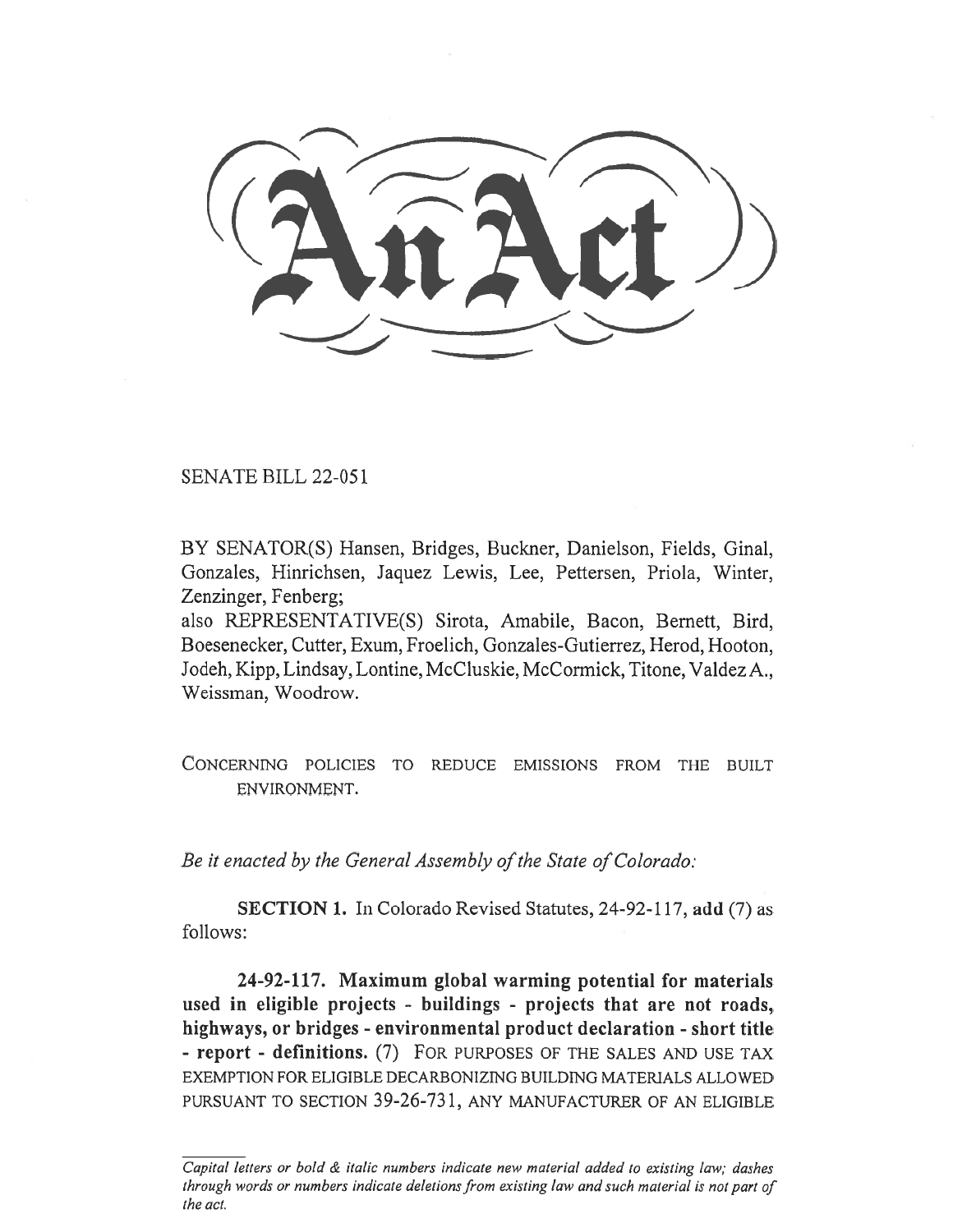MATERIAL MAY SUBMIT THE ENVIRONMENTAL PRODUCT DECLARATION FOR THE ELIGIBLE MATERIAL TO THE OFFICE OF THE STATE ARCHITECT. THE OFFICE SHALL REVIEW THE ENVIRONMENTAL PRODUCT DECLARATION FOR ANY ELIGIBLE MATERIAL SUBMITTED TO THE OFFICE BY A MANUFACTURER, AND SHALL DETERMINE WHETHER THE MANUFACTURER'S ELIGIBLE MATERIAL IS WITHIN THE MAXIMUM ACCEPTABLE GLOBAL WARMING POTENTIAL FOR THAT MATERIAL AS DETERMINED BY THE OFFICE PURSUANT TO SUBSECTION (3) OF THIS SECTION. BEGINNING JANUARY 1, 2024, THE OFFICE SHALL COMPILE AND MAINTAIN A LIST OF ALL ELIGIBLE MATERIALS AND THE MANUFACTURERS OF THE ELIGIBLE MATERIALS THAT ARE SUBMITTED TO THE OFFICE AND VERIFIED BY THE OFFICE TO BE WITHIN THE MAXIMUM ACCEPTABLE GLOBAL WARMING POTENTIAL FOR THAT MATERIAL AS DETERMINED BY THE OFFICE PURSUANT TO SUBSECTION (3) OF THIS SECTION. IN COMPILING THE LIST, THE OFFICE SHALL CONSULT WITH THE DEPARTMENT OF REVENUE TO ENSURE THAT ALL INFORMATION REQUIRED FOR PURPOSES OF THE SALES AND USE TAX EXEMPTION ALLOWED PURSUANT TO SECTION 39-26-731 IS INCLUDED ON THE LIST. THE OFFICE SHALL REGULARLY UPDATE THE LIST, POST THE MOST CURRENT VERSION OF THE LIST ON THE OFFICE'S WEBSITE, AND ENSURE THAT THE LIST IS AVAILABLE TO THE DEPARTMENT OF REVENUE.

SECTION 2. In Colorado Revised Statutes, add 39-22-545 and 39-22-546 as follows:

39-22-545. Credit against tax - heat pump systems - heat pump water heaters - tax preference performance statement - legislative declaration - definitions - repeal. (1) (a) THE GENERAL ASSEMBLY HEREBY FINDS AND DECLARES THAT:

(I) THE GENERAL ASSEMBLY HAS COMMITTED TO REDUCE GREENHOUSE GASES THROUGH NUMEROUS POLICY AND REGULATORY MEASURES TO MEET THE GOALS ESTABLISHED IN 2019;

(II) GREAT QUANTITIES OF EMISSIONS ARE RELEASED IN THE TRADITIONAL PROCESS OF HEATING AND COOLING PRIVATE SECTOR RESIDENTIAL BUILDINGS;

(III) THERE IS GREAT POTENTIAL FOR BUSINESSES AND INDIVIDUALS IN THE STATE TO REDUCE GREENHOUSE GAS EMISSIONS GENERATED IN THE HEATING AND COOLING OF RESIDENTIAL BUILDINGS BY INSTALLING HEAT

# PAGE 2-SENATE BILL 22-051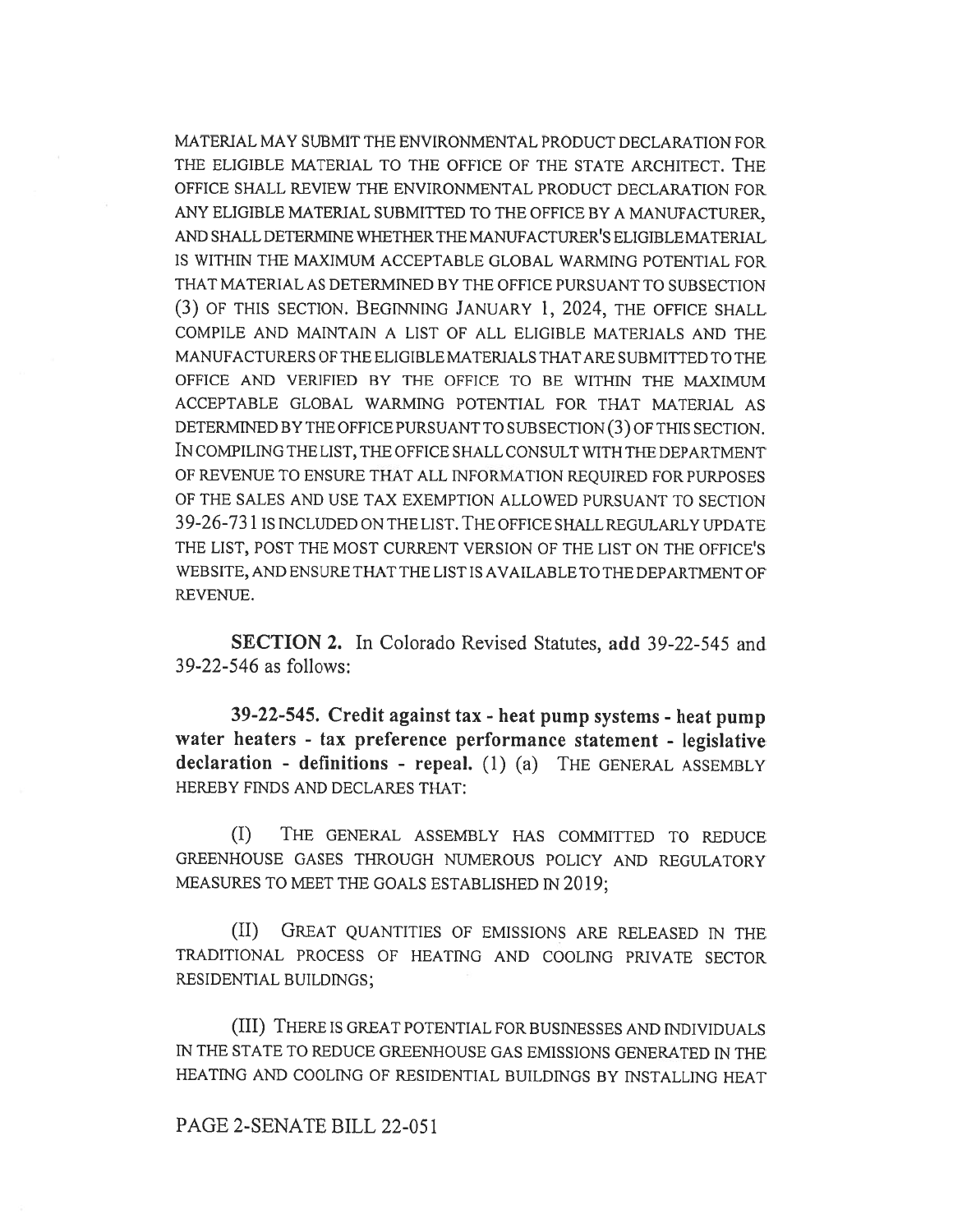PUMP SYSTEMS OR HEAT PUMP WATER HEATERS, WHICH REDUCE NET GREENHOUSE GAS EMISSIONS;

(IV) PROVIDING AN INCOME TAX CREDIT FOR HEAT PUMP SYSTEMS AND HEAT PUMP WATER HEATERS WILL ENCOURAGE BUSINESSES AND INDIVIDUALS TO PURCHASE AND USE HEAT PUMP SYSTEMS AND HEAT PUMP WATER HEATERS RATHER THAN TRADITIONAL HEATING AND COOLING METHODS; AND

(V) THE PURCHASE AND USE OF HEAT PUMP SYSTEMS AND HEAT PUMP WATER HEATERS WILL BENEFIT PUBLIC HEALTH IN THE HEATING AND COOLING OF HOMES AND BUSINESSES AND TAKE ADVANTAGE OF LATENT HEAT SOURCES AND AVAILABLE RENEWABLE POWER DURING LOW DEMAND PERIODS.

(b) IN ACCORDANCE WITH SECTION 39-21-304 (1), WHICH REQUIRES EACH BILL THAT CREATES A NEW TAX EXPENDITURE TO INCLUDE A TAX PREFERENCE PERFORMANCE STATEMENT AS PART OF A STATUTORY LEGISLATIVE DECLARATION, THE GENERAL ASSEMBLY HEREBY FINDS AND DECLARES THAT THE PURPOSES OF THE TAX EXPENDITURE CREATED IN SUBSECTION (3) OF THIS SECTION ARE TO:

(I) INDUCE CERTAIN DESIGNATED BEHAVIOR BY TAXPAYERS, SPECIFICALLY THE PURCHASE AND USE OF HEAT PUMP SYSTEMS AND HEAT PUMP WATER HEATERS; AND

(II) CONTRIBUTE TO THE STATE'S EFFORT TO ACHIEVE ITS CLIMATE GOALS.

(c) THE GENERAL ASSEMBLY AND THE STATE AUDITOR SHALL MEASURE THE EFFECTIVENESS OF THE TAX CREDITS IN ACHIEVING THE PURPOSES SPECIFIED IN SUBSECTION  $(1)(b)$  OF THIS SECTION BASED ON THE NUMBER OF HEAT PUMP SYSTEMS AND THE NUMBER OF HEAT PUMP WATER HEATERS SOLD AND USED IN THE STATE. THE COLORADO ENERGY OFFICE SHALL PROVIDE THE STATE AUDITOR WITH ANY AVAILABLE INFORMATION THAT WOULD ASSIST THE STATE AUDITOR'S MEASUREMENT.

(2) AS USED IN THIS SECTION, UNLESS THE CONTEXT OTHERWISE REQUIRES:

PAGE 3-SENATE BILL 22-051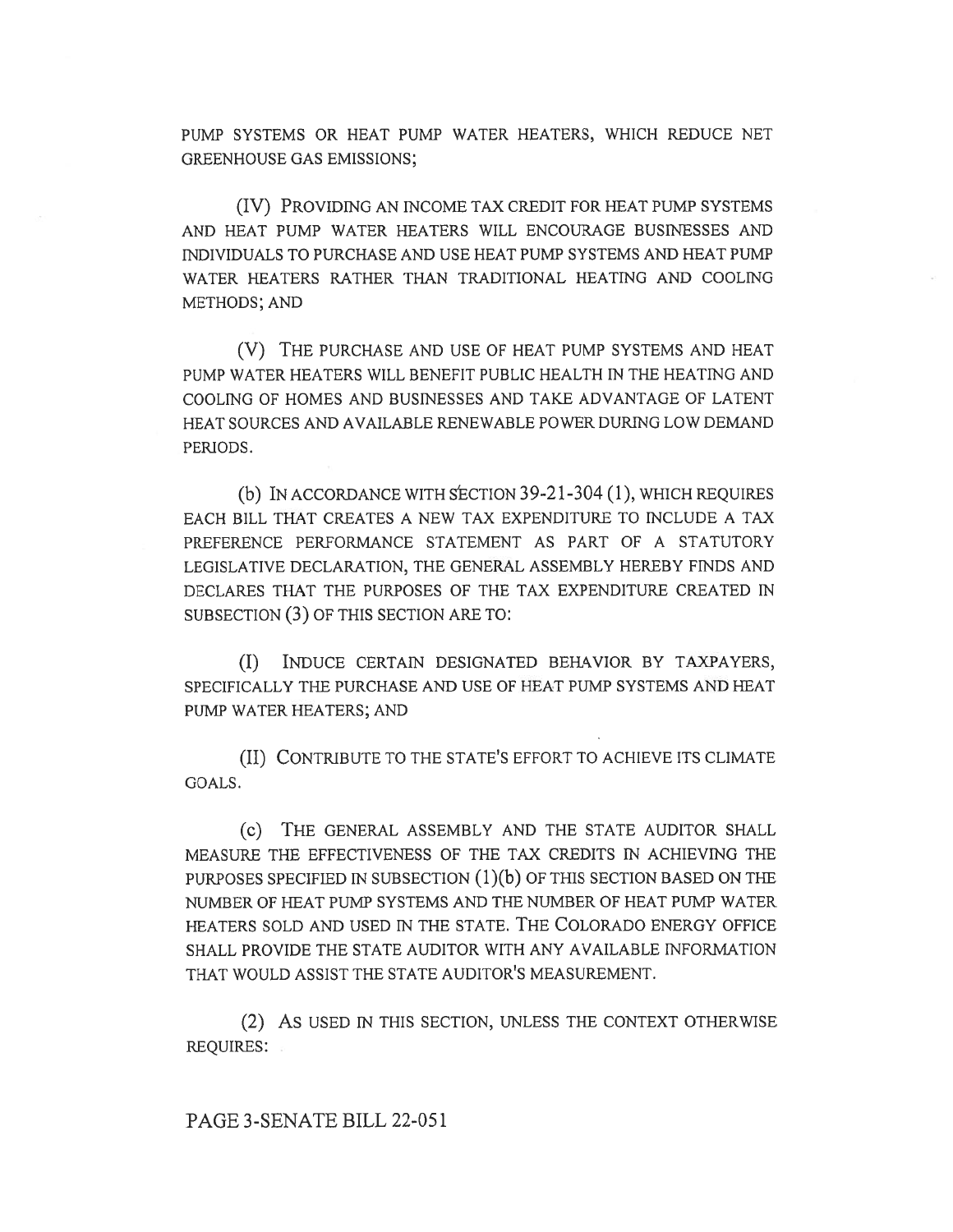(a) "AIR-SOURCE HEAT PUMP SYSTEM" HAS THE SAME MEANING SET FORTH IN SECTION 39-26-732 (2)(a).

(b) "GROUND-SOURCE HEAT PUMP SYSTEM" HAS THE SAME MEANING SET FORTH IN SECTION 39-26-732 (2)(b).

(c) "HEAT PUMP SYSTEM" MEANS AN AIR-SOURCE HEAT PUMP SYSTEM, GROUND-SOURCE HEAT PUMP SYSTEM, WATER-SOURCE HEAT PUMP SYSTEM, OR VARIABLE REFRIGERANT FLOW HEAT PUMP SYSTEM.

(d) "HEAT PUMP WATER HEATER" HAS THE SAME MEANING SET FORTH IN SECTION 39-26-732 (2)(d).

(e) "PURCHASE PRICE" MEANS THE AMOUNT ACTUALLY PAID BY THE PURCHASER FOR THE TANGIBLE PERSONAL PROPERTY INSTALLED, INCLUDING CHARGES FOR SALES TAX AND FREIGHT, BUT NOT INCLUDING ANY CHARGES FOR ASSEMBLY, INSTALLATION, OR OTHER CONSTRUCTION SERVICES, OR PERMIT FEES.

(f) "PURCHASER" MEANS A TAXPAYER WHO IS THE BUYER OF A HEAT PUMP SYSTEM OR HEAT PUMP WATER HEATER.

(g) "SELLER" MEANS THE ENTITY THAT SELLS A HEAT PUMP SYSTEM OR HEAT PUMP WATER HEATER TO A PURCHASER.

(h) "TAXPAYER" MEANS A PERSON SUBJECT TO TAX UNDER THIS ARTICLE 22, OR A PERSON OR POLITICAL SUBDIVISION OF THIS STATE WHO IS EXEMPT FROM TAX UNDER SECTION 39-22-112 (1), BUT DOES NOT INCLUDE INSURANCE COMPANIES SUBJECT TO THE TAX IMPOSED ON GROSS PREMIUMS BY SECTION 10-3-209. FOR PURPOSES OF THIS SECTION, A PERSON OR POLITICAL SUBDIVISION OF THIS STATE WHO IS EXEMPT FROM TAX UNDER SECTION 39-22-112 (1) IS A TAXPAYER EVEN IF THE PERSON OR POLITICAL SUBDIVISION HAS NO UNRELATED BUSINESS INCOME.

(i) "VARIABLE REFRIGERANT FLOW HEAT PUMP SYSTEM" HAS THE SAME MEANING SET FORTH IN SECTION 39-26-732 (2)(f).

(j) "WATER-SOURCE HEAT PUMP SYSTEM" HAS THE SAME MEANING SET FORTH IN SECTION 39-26-732 (2)(e).

# PAGE 4-SENATE BILL 22-051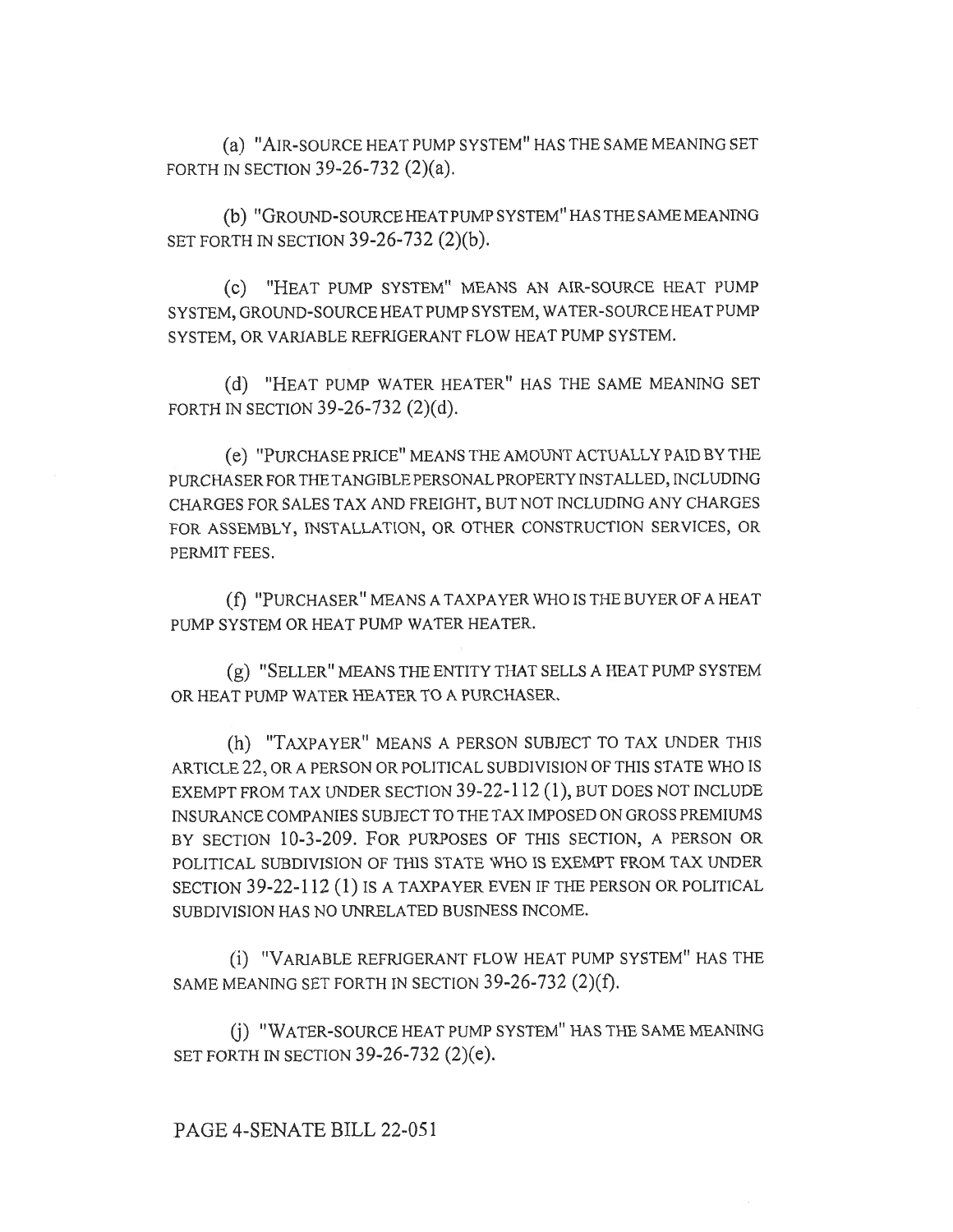(3) (a) SUBJECT TO THE PROVISIONS OF SUBSECTION (4) OF THIS SECTION, FOR INCOME TAX YEARS COMMENCING ON OR AFTER JANUARY 1, 2023, BUT BEFORE JANUARY 1, 2025, ANY PURCHASER THAT INSTALLS A RESIDENTIAL OR COMMERCIAL HEAT PUMP SYSTEM INTO REAL PROPERTY IN THIS STATE OR THAT INSTALLS A RESIDENTIAL OR COMMERCIAL HEAT PUMP WATER HEATER INTO REAL PROPERTY IN THIS STATE IS ALLOWED A CREDIT AGAINST THE TAX IMPOSED BY THIS ARTICLE 22 IN AN AMOUNT EQUAL TO TEN PERCENT OF THE PURCHASE PRICE PAID BY THE PURCHASER FOR THE HEAT PUMP SYSTEM OR HEAT PUMP WATER HEATER.

(b) THE CREDIT ALLOWED PURSUANT TO THIS SECTION IS FOR THE INCOME TAX YEAR IN WHICH THE HEAT PUMP SYSTEM OR HEAT PUMP WATER HEATER IS PURCHASED.

(4) (a) (I) To BE ELIGIBLE TO CLAIM A TAX CREDIT PURSUANT TO THIS SECTION, THE PURCHASER SHALL CERTIFY, AS SPECIFIED IN SUBSECTION (4)(b) OF THIS SECTION, THAT ALL NECESSARY MECHANICAL, PLUMBING, AND ELECTRICAL WORK PERFORMED IN CONNECTION WITH THE INSTALLATION OF A HEAT PUMP SYSTEM OR HEAT PUMP WATER HEATER IN A NEW OR EXISTING INDUSTRIAL, COMMERCIAL, OR MULTIFAMILY RESIDENTIAL BUILDING CONTAINING TWENTY THOUSAND SQUARE FEET OR MORE OF CONDITIONED FLOOR SPACE WAS OR WILL BE PERFORMED BY A CONTRACTOR ON THE CERTIFIED CONTRACTOR LIST CREATED PURSUANT TO SECTION 40-3.2-105.6 (3)(a), OR BY EMPLOYEES OF A UTILITY, SUBJECT TO STATE LICENSING REQUIREMENTS AND ALL APPLICABLE STATE AND LOCAL RULES, CODES, AND STANDARDS.

(II) THE REQUIREMENTS OF THIS SUBSECTION (4)(a) DO NOT APPLY TO THE INSTALLATION OF A HEAT PUMP SYSTEM OR HEAT PUMP WATER HEATER THAT IS LIMITED TO IN-UNIT WORK IN A MULTIFAMILY BUILDING OR UNIT AND THAT IS INITIATED BY THE OWNER OR TENANT OF THE MULTIFAMILY BUILDING OR UNIT.

(b) THE PURCHASER SHALL CERTIFY, IN A FORM AND MANNER TO BE DETERMINED BY THE DEPARTMENT OF REVENUE, THAT THE HEAT PUMP SYSTEM OR HEAT PUMP WATER HEATER WAS OR WILL BE INSTALLED IN ACCORDANCE WITH THE PROVISIONS OF SUBSECTION (4)(a) OF THIS SECTION, IF APPLICABLE. THE SELLER SHALL PROVIDE THE CERTIFICATION TO THE PURCHASER FOR THE PURPOSES OF SUBSECTION (5) OF THIS SECTION.

PAGE 5-SENATE BILL 22-051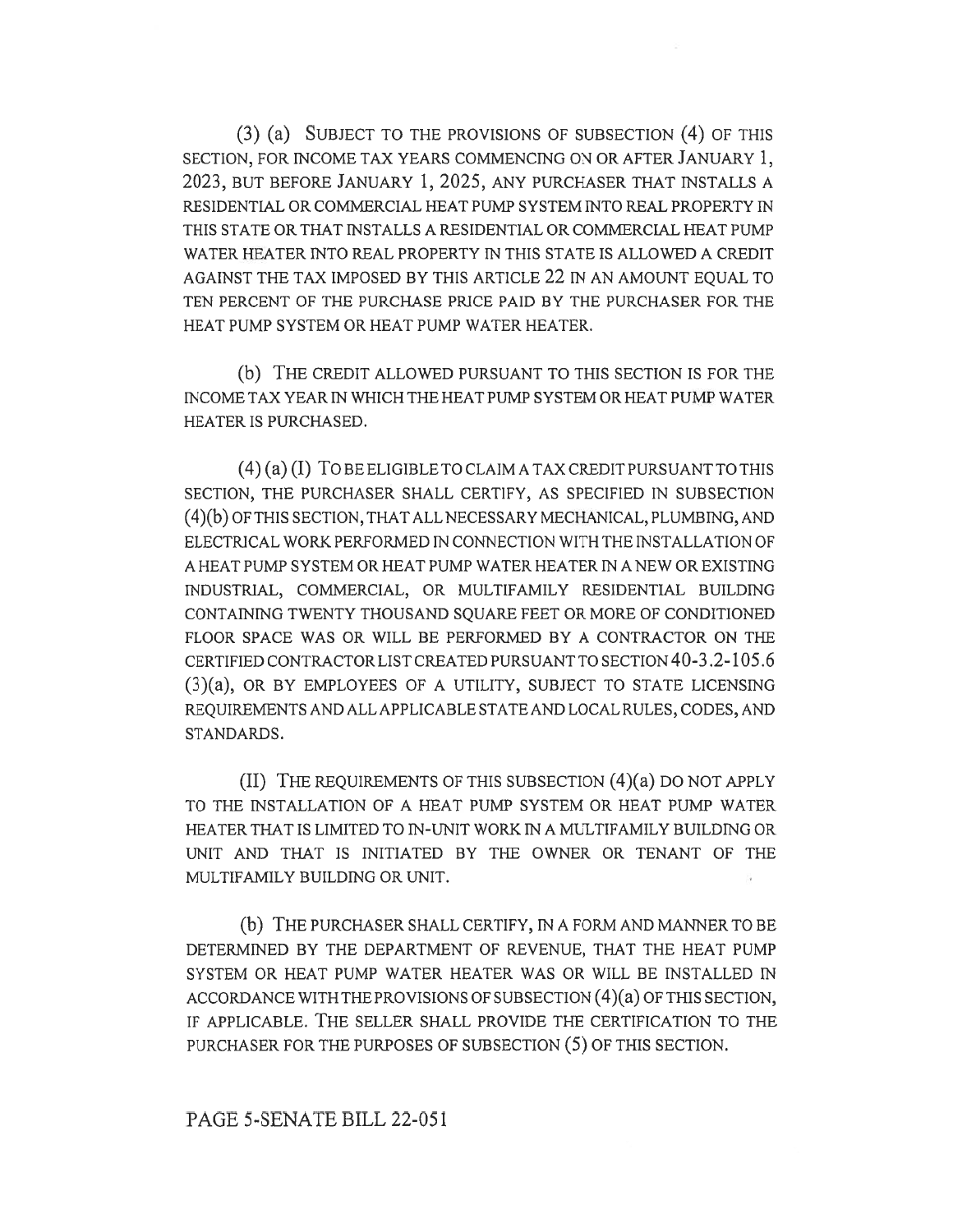(5) (a) A PURCHASER MAY ASSIGN THE TAX CREDIT ALLOWED IN THIS SECTION TO THE PURCHASER'S SELLER AS FOLLOWS:

(I) THE ASSIGNMENT TO THE SELLER MUST BE COMPLETED AT THE TIME OF PURCHASE OF A NEW HEAT PUMP SYSTEM OR HEAT PUMP WATER HEATER BY ENTERING INTO AN AGREEMENT AS SET FORTH IN SUBSECTION (5)(c) OF THIS SECTION;

(II) THE PURCHASER MUST CERTIFY IN WRITING THAT THE PURCHASER WILL COMPLY WITH THE PROVISIONS REGARDING INSTALLATION OF THE HEAT PUMP SYSTEM OR HEAT PUMP WATER HEATER SPECIFIED IN SUBSECTION (4) OF THIS SECTION, IF APPLICABLE;

(III) THE PURCHASER MUST ASSIGN THE TAX CREDIT TO THE SELLER AND FORFEIT THE RIGHT TO CLAIM THE TAX CREDIT ON THE PURCHASER'S TAX RETURN IN EXCHANGE FOR GOOD AND VALUABLE CONSIDERATION; AND

(IV) THE SELLER MUST COMPENSATE THE PURCHASER FOR THE FULL NOMINAL VALUE OF THE TAX CREDIT. THE COMPENSATION PAID TO THE PURCHASER IS CONSIDERED A REFUND OF STATE TAXES AND IS NOT STATE TAXABLE INCOME.

(b) NOTWITHSTANDING SECTION 39-21-108 (3), IF A PURCHASER ASSIGNS THE TAX CREDIT TO A SELLER PURSUANT TO THIS SUBSECTION (5), THE SELLER RECEIVES THE FULL AMOUNT OF THE TAX CREDIT THAT THE PURCHASER IS ALLOWED IN THIS SECTION. ANY UNPAID BALANCE OR UNPAID DEBT OF THE PURCHASER MAY NOT BE CREDITED FROM THE AMOUNT OF THE TAX CREDIT ALLOWED IN THIS SECTION.

(c) To COMPLETE THE TAX CREDIT ASSIGNMENT, THE PURCHASER AND THE SELLER MUST ENTER INTO AN AGREEMENT THAT:

(I) INCLUDES THE PURCHASER'S WRITTEN CERTIFICATION TO COMPLY WITH THE PROVISIONS REGARDING INSTALLATION OF THE HEAT PUMP SYSTEM OR HEAT PUMP WATER HEATER SPECIFIED IN SUBSECTION (4) OF THIS SECTION, IF APPLICABLE; AND

(II) AFFIRMS THAT THE REQUIREMENTS SPECIFIED IN SUBSECTION (5)(a) OF THIS SECTION WERE MET.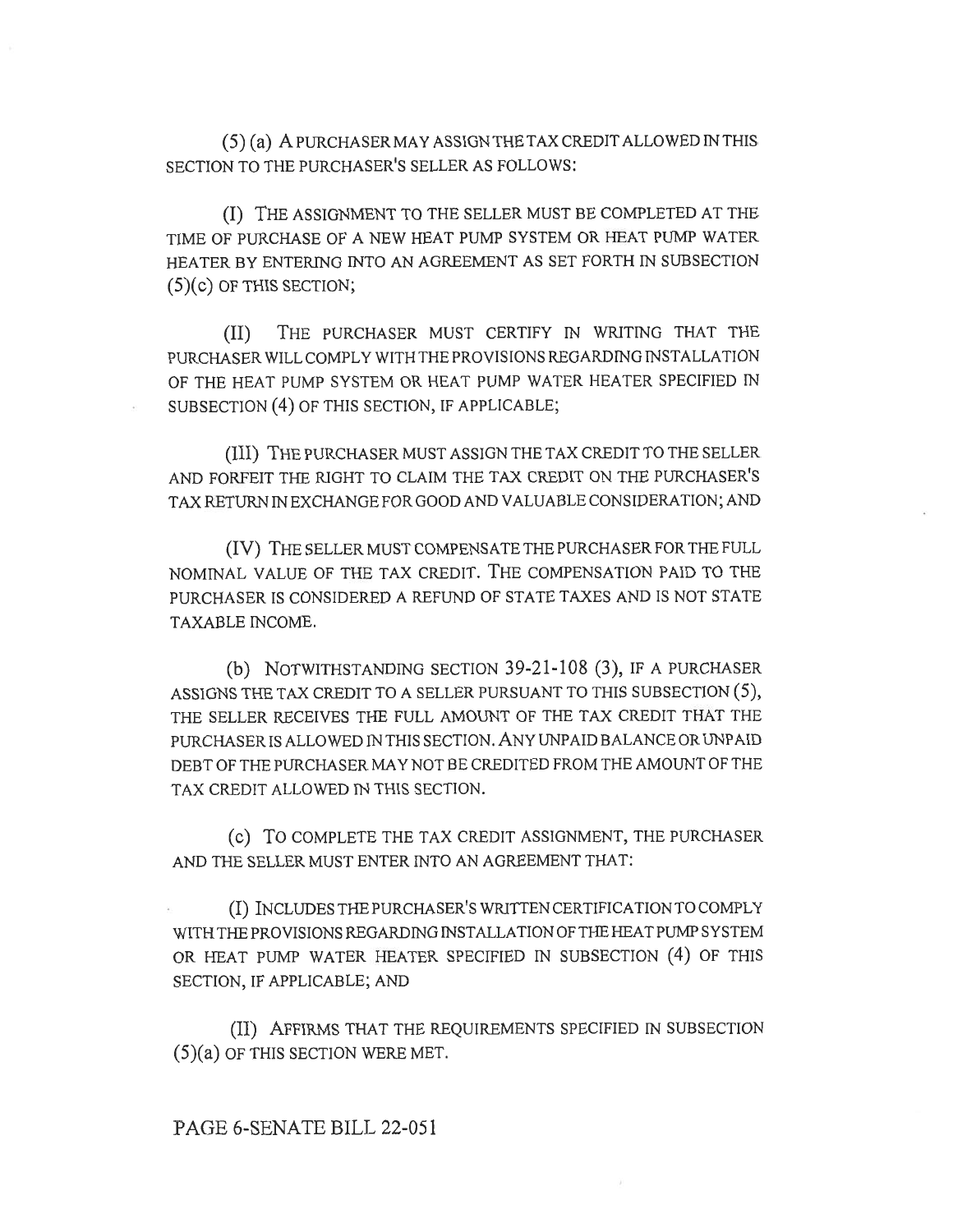(d) THE SELLER MAY AUTHORIZE AN AGENT OR A DESIGNEE TO SIGN THE AGREEMENT ON ITS BEHALF.

(e) THE SELLER SHALL ELECTRONICALLY SUBMIT A REPORT CONTAINING THE INFORMATION REQUIRED IN THE AGREEMENT DESCRIBED IN SUBSECTION (5)(c) OF THIS SECTION TO THE DEPARTMENT OF REVENUE WITHIN THIRTY DAYS OF THE PURCHASE OF A HEAT PUMP SYSTEM OR HEAT PUMP WATER HEATER IN A FORM AND MANNER TO BE DETERMINED BY THE DEPARTMENT.

(f) THE SELLER SHALL ALSO FILE THE AGREEMENT DESCRIBED IN SUBSECTION (5)(c) OF THIS SECTION WITH THE ORIGINAL TAX RETURN FOR THE TAXABLE YEAR IN WHICH THE HEAT PUMP SYSTEM OR HEAT PUMP WATER HEATER IS PURCHASED.

(g) THE DEPARTMENT OF REVENUE, IN CONSULTATION WITH THE COLORADO ENERGY OFFICE, SHALL DEVELOP A MODEL REPORT AND AGREEMENT NO LATER THAN DECEMBER 1, 2022.

(6) IF A CREDIT AUTHORIZED IN THIS SECTION EXCEEDS THE INCOME TAX DUE ON THE INCOME OF THE SELLER FOR THE TAXABLE YEAR, THE EXCESS CREDIT MAY NOT BE CARRIED FORWARD AND SHALL BE REFUNDABLE TO THE SELLER.

(7) MAKING A PURCHASER AWARE OF THE INCOME TAX CREDIT ALLOWED IN THIS SECTION OR HELPING A PURCHASER ASSIGN THE INCOME TAX CREDIT TO A SELLER AS ALLOWED IN THIS SECTION DOES NOT RISE TO THE LEVEL OF PROVIDING THE PURCHASER WITH UNAUTHORIZED TAX ADVICE.

(8) THIS SECTION IS REPEALED, EFFECTIVE JANUARY 1, 2028.

39-22-546. Credit against tax - residential energy storage systems - tax preference performance statement - legislative declaration  $-$  definition  $-$  repeal. (1) (a) IN ACCORDANCE WITH SECTION 39-21-304 (1), WHICH REQUIRES EACH BILL THAT CREATES A NEW TAX EXPENDITURE TO INCLUDE A TAX PREFERENCE PERFORMANCE STATEMENT AS PART OF A STATUTORY LEGISLATIVE DECLARATION, THE GENERAL ASSEMBLY HEREBY FINDS AND DECLARES THAT THE PURPOSES OF THE TAX EXPENDITURE CREATED IN SUBSECTION (3) OF THIS SECTION ARE TO:

PAGE 7-SENATE BILL 22-051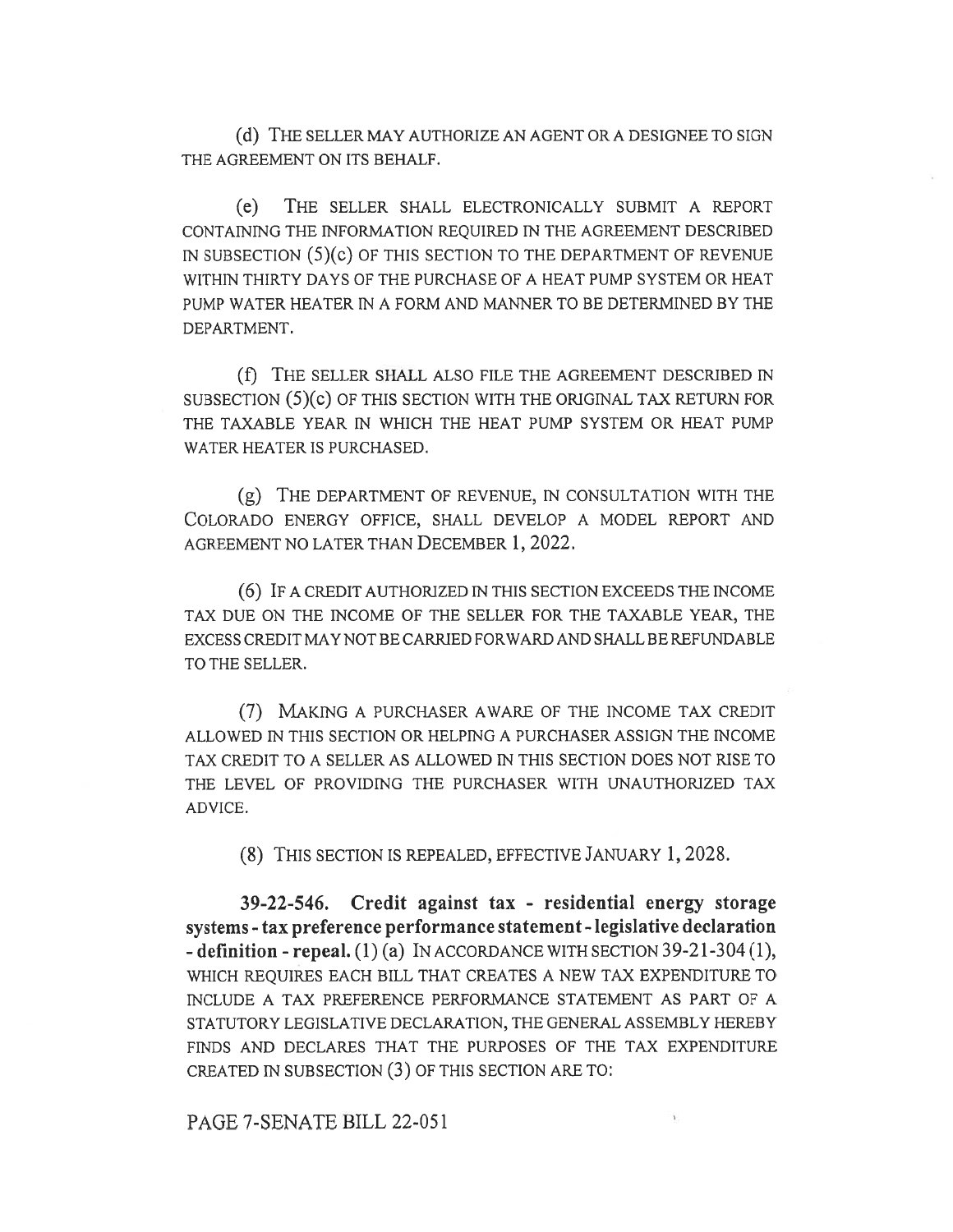(I) INDUCE CERTAIN DESIGNATED BEHAVIOR BY TAXPAYERS, SPECIFICALLY THE PURCHASE AND INSTALLATION OF RESIDENTIAL ENERGY STORAGE SYSTEMS; AND

(II) CONTRIBUTE TO THE STATE'S EFFORT TO ACHIEVE ITS CLIMATE GOALS.

(b) THE GENERAL ASSEMBLY AND THE STATE AUDITOR SHALL MEASURE THE EFFECTIVENESS OF THE TAX CREDITS IN ACHIEVING THE PURPOSES SPECIFIED IN SUBSECTION (1)(a) OF THIS SECTION BASED ON THE NUMBER OF RESIDENTIAL ENERGY STORAGE SYSTEMS INSTALLED IN THE STATE. THE COLORADO ENERGY OFFICE SHALL PROVIDE THE STATE AUDITOR WITH ANY AVAILABLE INFORMATION THAT WOULD ASSIST THE STATE AUDITOR'S MEASUREMENT.

(2) AS USED IN THIS SECTION, UNLESS THE CONTEXT OTHERWISE REQUIRES:

(a) "ENERGY STORAGE SYSTEM" MEANS ANY COMMERCIALLY AVAILABLE, CUSTOMER-SITED SYSTEM, INCLUDING BATTERIES AND THE BATTERIES PAIRED WITH ON-SITE GENERATION, THAT IS CAPABLE OF RETAINING, STORING, AND DELIVERING ENERGY BY CHEMICAL, THERMAL, MECHANICAL, OR OTHER MEANS.

(b) "PURCHASE PRICE" MEANS THE AMOUNT ACTUALLY PAID BY THE PURCHASER FOR THE TANGIBLE PERSONAL PROPERTY INSTALLED, INCLUDING CHARGES FOR SALES TAX AND FREIGHT, BUT NOT INCLUDING ANY CHARGES FOR ASSEMBLY, INSTALLATION, OR OTHER CONSTRUCTION SERVICES, OR PERMIT FEES.

(C) "PURCHASER" MEANS A TAXPAYER WHO IS THE BUYER OF AN ENERGY STORAGE SYSTEM.

(d) "SELLER" MEANS THE ENTITY THAT SELLS AN ENERGY STORAGE SYSTEM.

(3) (a) FOR INCOME TAX YEARS COMMENCING ON OR AFTER JANUARY 1, 2023, BUT BEFORE JANUARY 1,2025, ANY PURCHASER THAT INSTALLS AN ENERGY STORAGE SYSTEM IN A RESIDENTIAL DWELLING IN THIS STATE IS ALLOWED A CREDIT AGAINST THE TAX IMPOSED BY THIS ARTICLE 22 IN AN

#### PAGE 8-SENATE BILL 22-051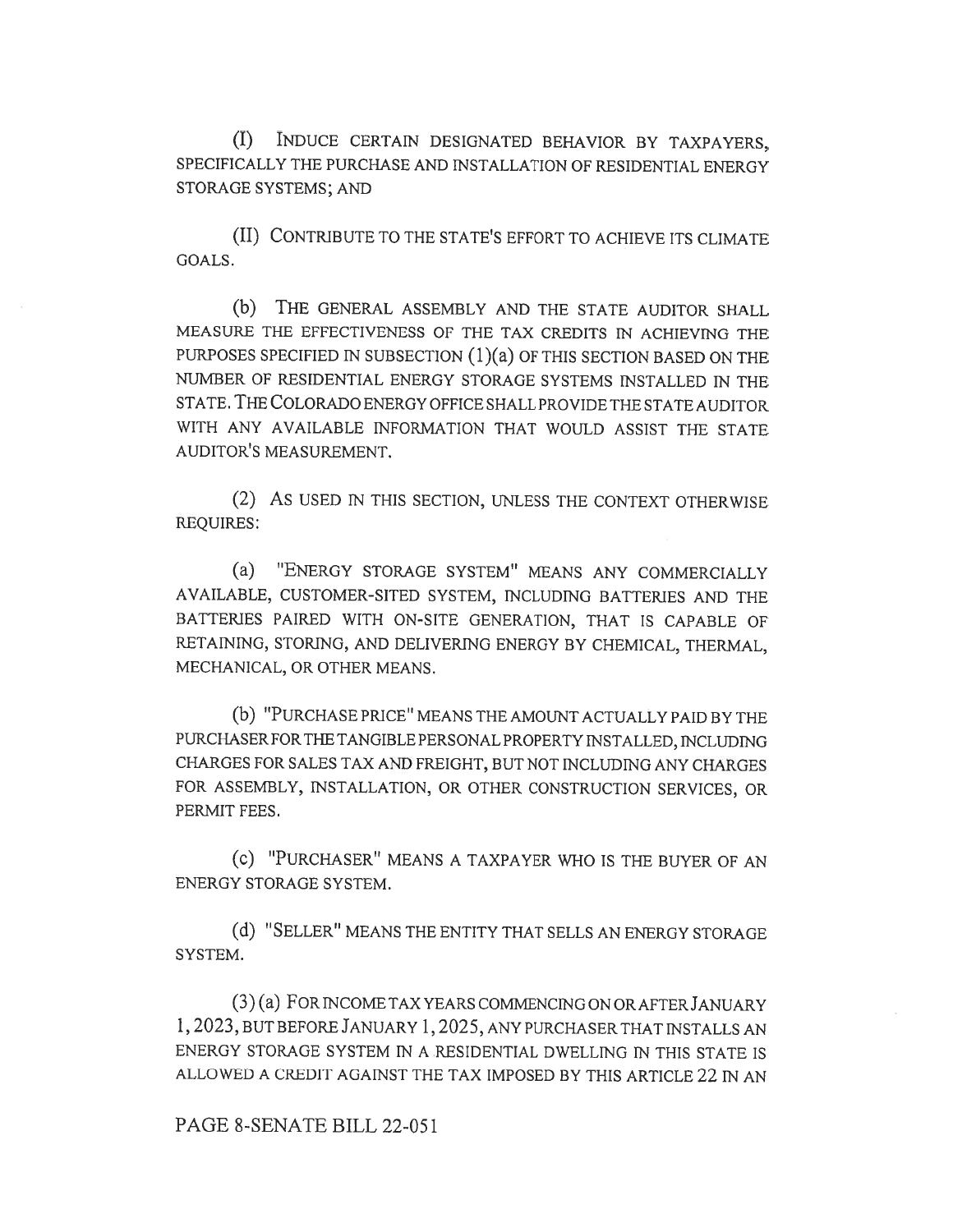AMOUNT EQUAL TO TEN PERCENT OF THE PURCHASE PRICE PAID BY THE PURCHASER FOR THE ENERGY STORAGE SYSTEM.

(b) THE CREDIT ALLOWED PURSUANT TO THIS SECTION IS FOR THE INCOME TAX YEAR IN WHICH THE ENERGY STORAGE SYSTEM IS PURCHASED.

(4) (a) A PURCHASER MAY ASSIGN THE TAX CREDIT ALLOWED IN THIS SECTION TO THE PURCHASER'S SELLER AS FOLLOWS:

(I) THE ASSIGNMENT TO THE SELLER MUST BE COMPLETED AT THE TIME OF PURCHASE OF A NEW ENERGY STORAGE SYSTEM BY ENTERING INTO AN AGREEMENT AS SET FORTH IN SUBSECTION (4)(c) OF THIS SECTION;

(II) THE PURCHASER MUST ASSIGN THE TAX CREDIT TO THE SELLER AND FORFEIT THE RIGHT TO CLAIM THE TAX CREDIT ON THE PURCHASER'S TAX RETURN IN EXCHANGE FOR GOOD AND VALUABLE CONSIDERATION; AND

(III) THE SELLER MUST COMPENSATE THE PURCHASER FOR THE FULL NOMINAL VALUE OF THE TAX CREDIT. THE COMPENSATION PAID TO THE PURCHASER IS CONSIDERED A REFUND OF STATE TAXES AND IS NOT STATE TAXABLE INCOME.

(b) NOTWITHSTANDING SECTION 39-21-108 (3), IF A PURCHASER ASSIGNS THE TAX CREDIT TO A SELLER PURSUANT TO THIS SUBSECTION (4), THE SELLER RECEIVES THE FULL AMOUNT OF THE TAX CREDIT THAT THE PURCHASER IS ALLOWED IN THIS SECTION. ANY UNPAID BALANCE OR UNPAID DEBT OF THE PURCHASER MAY NOT BE CREDITED FROM THE AMOUNT OF THE TAX CREDIT ALLOWED IN THIS SECTION.

(c) To COMPLETE THE TAX CREDIT ASSIGNMENT, THE PURCHASER AND THE SELLER MUST ENTER INTO AN AGREEMENT THAT AFFIRMS THAT THE REQUIREMENTS SPECIFIED IN SUBSECTION (4)(a) OF THIS SECTION WERE MET.

(d) THE SELLER MAY AUTHORIZE AN AGENT OR A DESIGNEE TO SIGN THE AGREEMENT ON ITS BEHALF.

(e) THE SELLER SHALL ELECTRONICALLY SUBMIT A REPORT CONTAINING THE INFORMATION REQUIRED IN THE AGREEMENT DESCRIBED IN SUBSECTION (4)(c) OF THIS SECTION TO THE DEPARTMENT OF REVENUE WITHIN THIRTY DAYS OF THE PURCHASE OF AN ENERGY STORAGE SYSTEM IN

### PAGE 9-SENATE BILL 22-051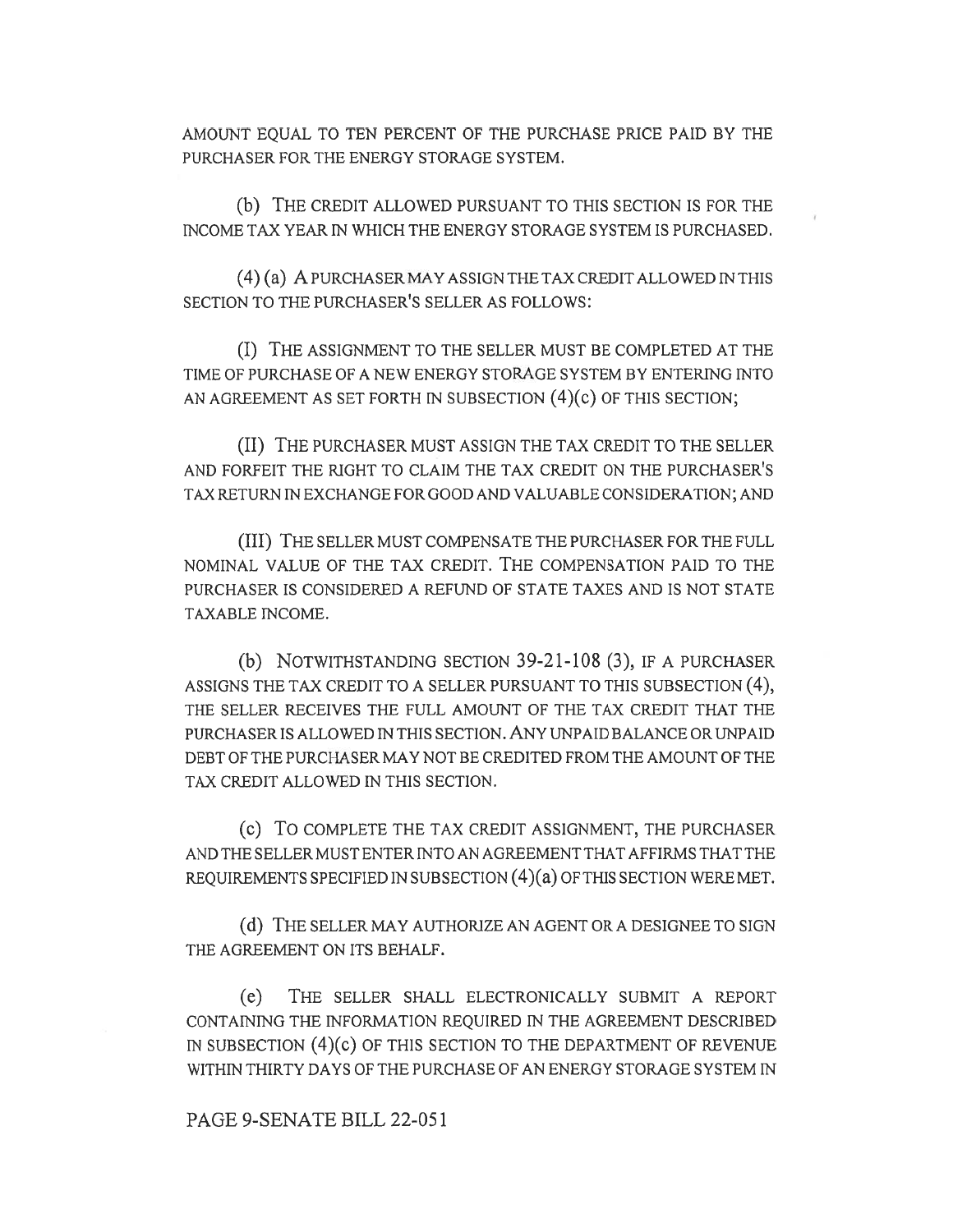A FORM AND MANNER TO BE DETERMINED BY THE DEPARTMENT.

(f) THE SELLER SHALL ALSO FILE THE AGREEMENT DESCRIBED IN SUBSECTION (4)(c) OF THIS SECTION WITH THE ORIGINAL TAX RETURN FOR THE TAXABLE YEAR IN WHICH THE ENERGY STORAGE SYSTEM IS PURCHASED.

(g) THE DEPARTMENT OF REVENUE, IN CONSULTATION WITH THE COLORADO ENERGY OFFICE, SHALL DEVELOP A MODEL REPORT AND AGREEMENT NO LATER THAN DECEMBER 1, 2022.

(5) IF A CREDIT AUTHORIZED IN THIS SECTION EXCEEDS THE INCOME TAX DUE ON THE INCOME OF THE SELLER FOR THE TAXABLE YEAR, THE EXCESS CREDIT MAY NOT BE CARRIED FORWARD AND SHALL BE REFUNDABLE TO THE SELLER.

(6) MAKING A PURCHASER AWARE OF THE INCOME TAX CREDIT ALLOWED IN THIS SECTION OR HELPING A PURCHASER ASSIGN THE INCOME TAX CREDIT TO A SELLER AS ALLOWED IN THIS SECTION DOES NOT RISE TO THE LEVEL OF PROVIDING THE PURCHASER WITH UNAUTHORIZED TAX ADVICE.

(7) THIS SECTION IS REPEALED, EFFECTIVE JANUARY 1, 2028.

SECTION 3. In Colorado Revised Statutes, 39-22-601, amend (7) as follows:

39-22-601. Returns. (7) (a) Every person or organization exempt from taxes pursuant to section 39-22-112 shall make and file a return only if said person or organization is required to file a federal return of unrelated business income, which Colorado return shall contain such information as the executive director may prescribe. All procedures of law relating to the determination, assessment, collection, and refund of tax shall apply to such return and the tax payable thereon.

(b) THE EXECUTIVE DIRECTOR MAY REQUIRE A PERSON OR ORGANIZATION EXEMPT FROM TAXES PURSUANT TO SECTION 39-22-112 TO MAKE AND FILE A RETURN CONTAINING SUCH INFORMATION AS THE EXECUTIVE DIRECTOR MAY PRESCRIBE TO CLAIM A CREDIT ALLOWED UNDER THIS ARTICLE 22 EVEN IF THE PERSON OR ORGANIZATION DOES NOT HAVE UNRELATED BUSINESS INCOME.

PAGE 10-SENATE BILL 22-051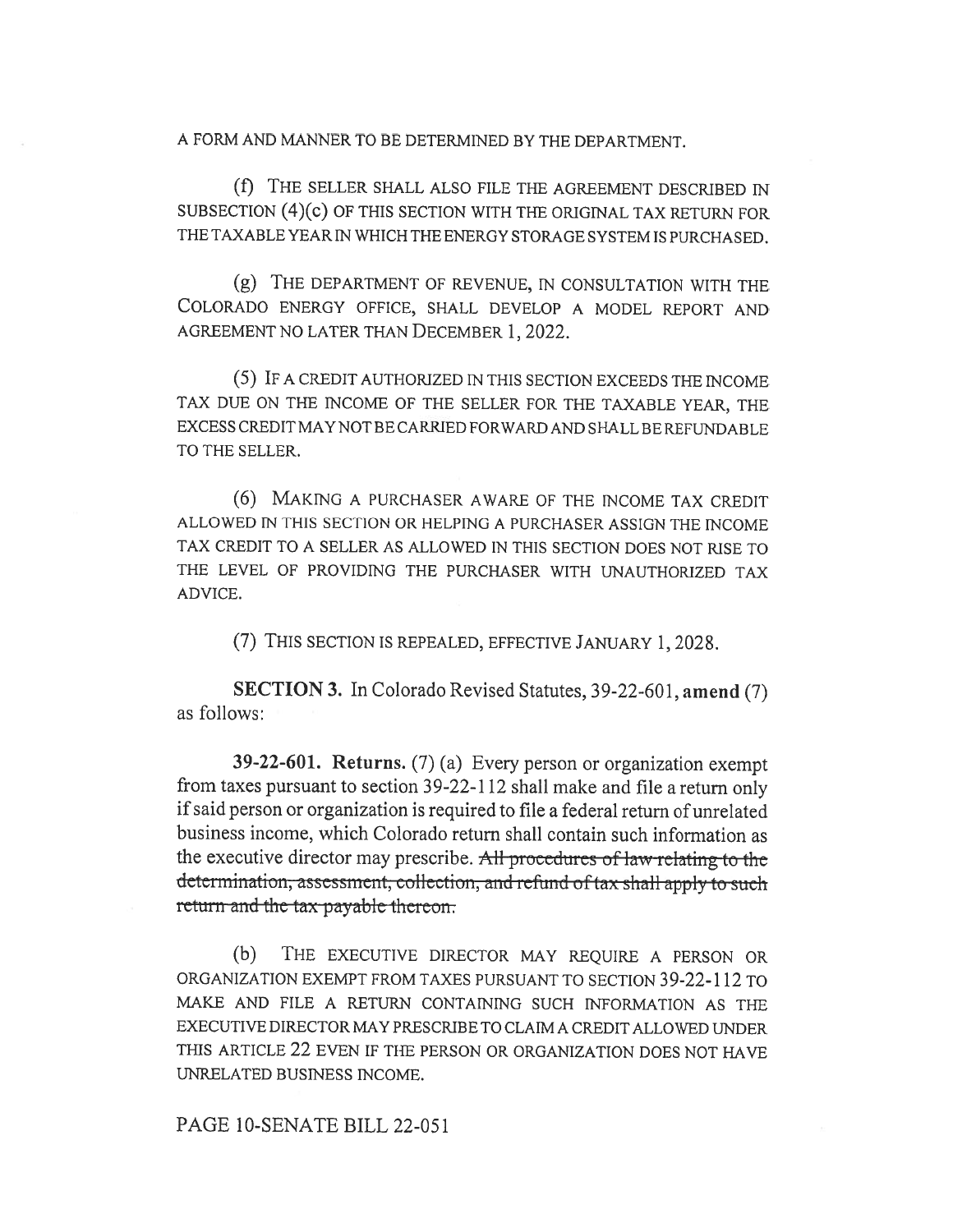(c) ALL PROCEDURES OF LAW RELATING TO THE DETERMINATION, ASSESSMENT, COLLECTION, AND REFUND OF TAX APPLY TO A RETURN MADE AND FILED UNDER THIS SUBSECTION (7) AND THE TAX PAYABLE THEREON, IF ANY.

SECTION 4. In Colorado Revised Statutes, add 39-26-731, 39-26-732, and 39-26-733 as follows:

39-26-731. Eligible decarbonizing building materials - tax preference performance statement - legislative declaration - definition - repeal. (1) (a) THE GENERAL ASSEMBLY HEREBY FINDS AND DECLARES THAT:

(I) THE GENERAL ASSEMBLY HAS COMMITTED TO REDUCE GREENHOUSE GASES THROUGH NUMEROUS POLICY AND REGULATORY MEASURES TO MEET THE GOALS ESTABLISHED IN 2019;

(II) GREAT QUANTITIES OF EMISSIONS ARE RELEASED DURING THE MANUFACTURE AND TRANSPORT OF BUILDING MATERIALS USED IN CONSTRUCTION PROJECTS;

(III) THERE IS GREAT POTENTIAL FOR BUSINESSES AND INDIVIDUALS IN THE STATE TO REDUCE GREENHOUSE GAS EMISSIONS IN CONSTRUCTION PROJECTS BY PURCHASING AND USING ELIGIBLE DECARBONIZING BUILDING MATERIALS, WHICH ARE BUILDING MATERIALS WITH A MAXIMUM ACCEPTABLE GLOBAL WARMING POTENTIAL AS DETERMINED BY THE OFFICE OF THE STATE ARCHITECT;

(IV) PROVIDING A SALES AND USE TAX EXEMPTION FOR ELIGIBLE DECARBONIZING BUILDING MATERIALS WILL ENCOURAGE BUSINESSES AND INDIVIDUALS TO PURCHASE AND USE THOSE BUILDING MATERIALS RATHER THAN INDUSTRY STANDARD MATERIALS; AND

(V) THE PURCHASE AND USE OF ELIGIBLE DECARBONIZING BUILDING MATERIALS WILL HELP IMPROVE ENVIRONMENTAL OUTCOMES AND ACCELERATE NECESSARY GREENHOUSE GAS REDUCTIONS TO PROTECT PUBLIC HEALTH AND THE ENVIRONMENT AND CONSERVE A LIVABLE CLIMATE BY INCORPORATING EMISSIONS INFORMATION FROM THROUGHOUT THE SUPPLY CHAIN AND PRODUCT LIFE CYCLE INTO BUILDING MATERIAL PURCHASING AND USE DECISIONS.

PAGE 11-SENATE BILL 22-051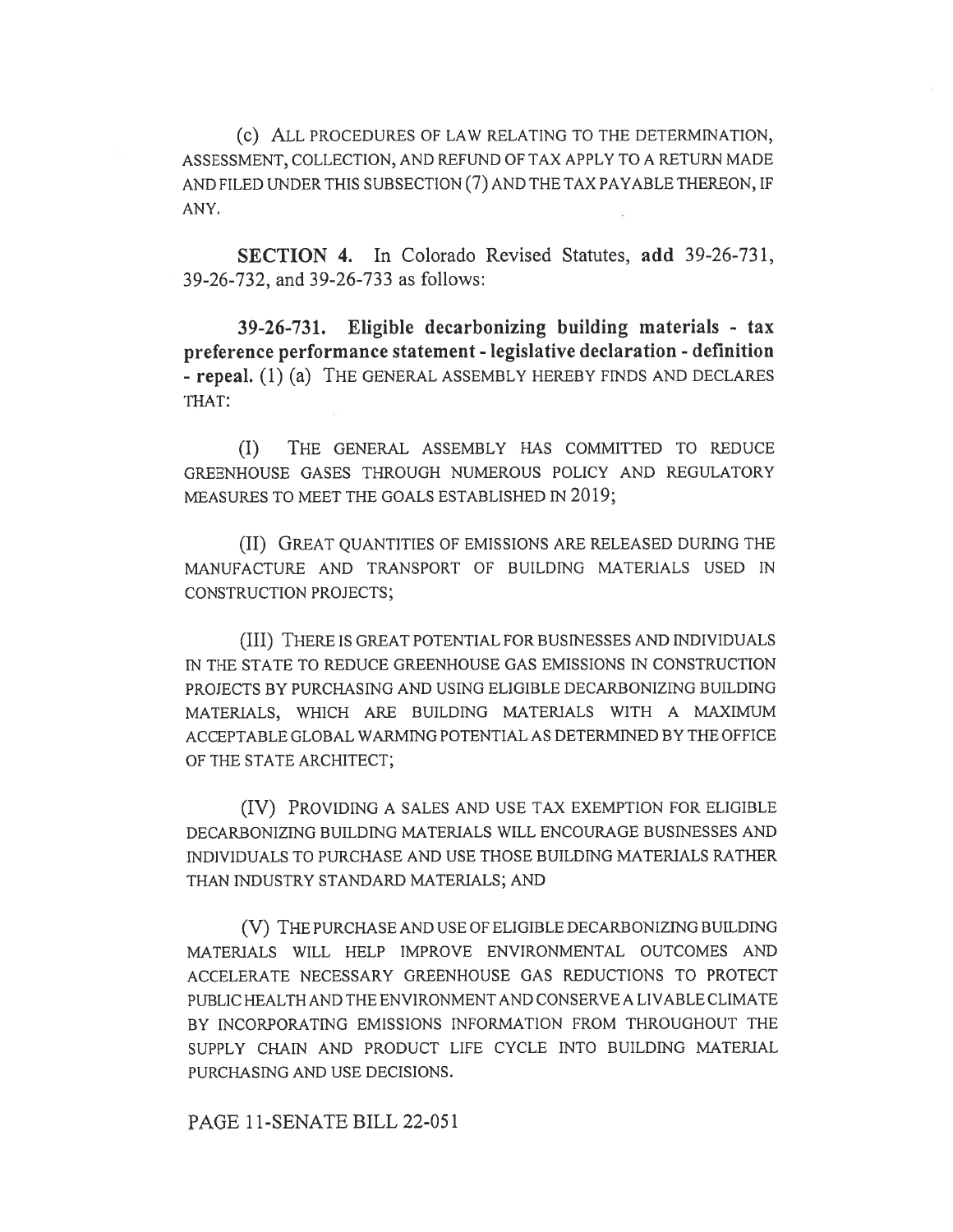(b) IN ACCORDANCE WITH SECTION 39-21-304 (1), WHICH REQUIRES EACH BILL THAT CREATES A NEW TAX EXPENDITURE TO INCLUDE A TAX PREFERENCE PERFORMANCE STATEMENT AS PART OF A STATUTORY LEGISLATIVE DECLARATION, THE GENERAL ASSEMBLY HEREBY FINDS AND DECLARES THAT THE PURPOSES OF THE TAX EXPENDITURE CREATED IN SUBSECTION (3) OF THIS SECTION ARE TO:

(I) INDUCE CERTAIN DESIGNATED BEHAVIOR BY TAXPAYERS, SPECIFICALLY THE PURCHASE AND USE OF ELIGIBLE DECARBONIZING BUILDING MATERIALS; AND

(II) CONTRIBUTE TO THE STATE'S EFFORT TO ACHIEVE ITS CLIMATE GOALS.

(c) THE GENERAL ASSEMBLY AND THE STATE AUDITOR SHALL MEASURE THE EFFECTIVENESS OF THE EXEMPTION IN ACHIEVING THE PURPOSES SPECIFIED IN SUBSECTION  $(1)(b)$  OF THIS SECTION BASED ON THE QUANTITY OF ELIGIBLE DECARBONIZING BUILDING MATERIALS SOLD AND USED IN THE STATE. THE COLORADO ENERGY OFFICE AND OFFICE OF THE STATE ARCHITECT SHALL PROVIDE THE STATE AUDITOR WITH ANY AVAILABLE INFORMATION THAT WOULD ASSIST THE STATE AUDITOR'S MEASUREMENT.

(2) AS USED IN THIS SECTION, UNLESS THE CONTEXT OTHERWISE REQUIRES, "ELIGIBLE DECARBONIZING BUILDING MATERIALS" MEANS BUILDING MATERIALS THAT HAVE A MAXIMUM ACCEPTABLE GLOBAL WARMING POTENTIAL AS DETERMINED BY THE OFFICE OF THE STATE ARCHITECT PURSUANT TO SECTION 24-92-117. "ELIGIBLE DECARBONIZING BUILDING MATERIALS" INCLUDES:

- (a) ASPHALT AND ASPHALT MIXTURES;
- (b) CEMENT AND CONCRETE MIXTURES;
- (c) GLASS;
- (d) POST-TENSION STEEL;
- (e) REINFORCING STEEL;

# PAGE 12-SENATE BILL 22-051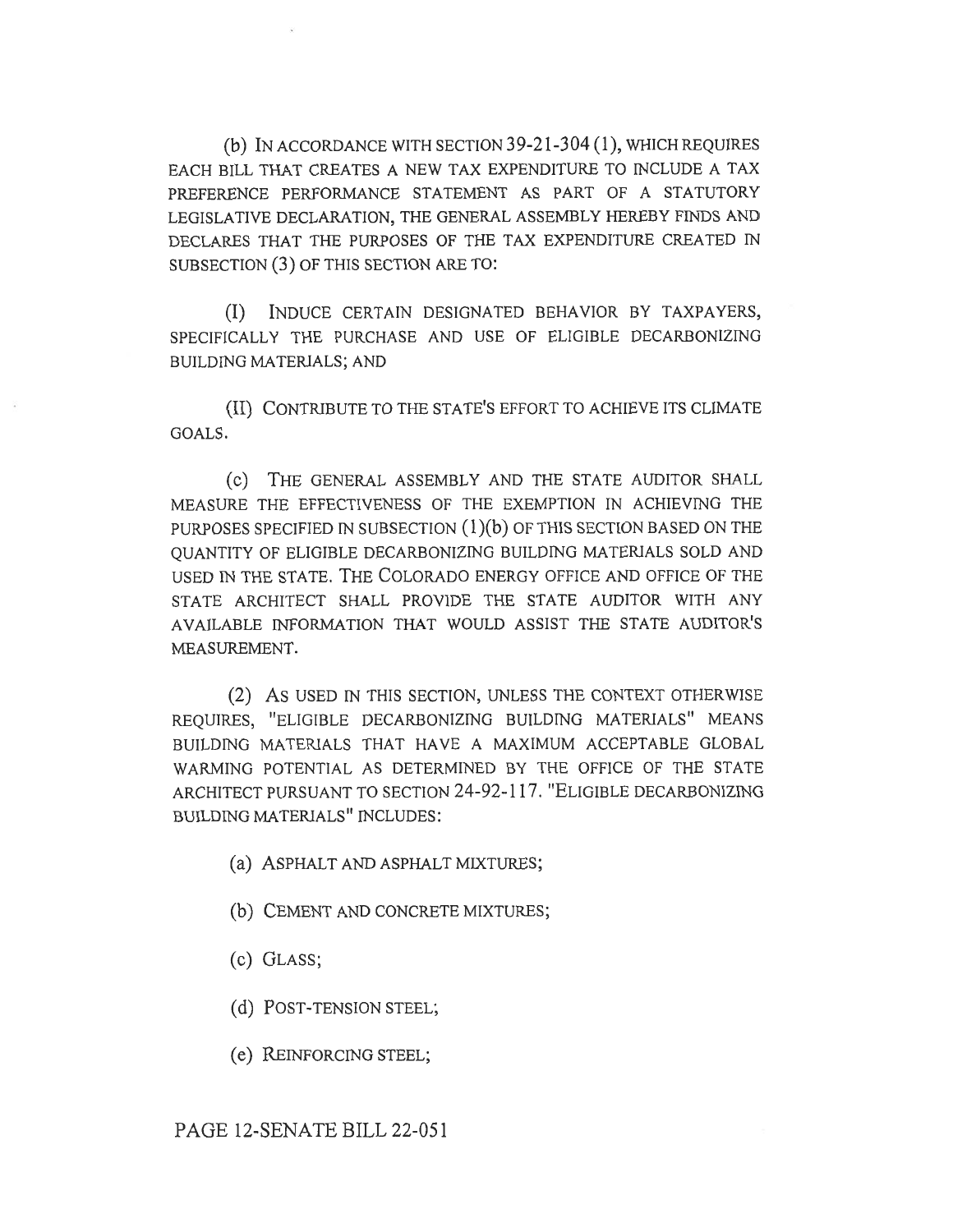(f) STRUCTURAL STEEL; AND

(g) WOOD STRUCTURAL ELEMENTS.

(3) ON AND AFTER JULY 1, 2024, ALL SALES, STORAGE, AND USE OF ELIGIBLE DECARBONIZING BUILDING MATERIALS THAT ARE ON THE LIST OF ELIGIBLE MATERIALS MAINTAINED BY THE OFFICE OF THE STATE ARCHITECT PURSUANT TO SECTION 24-92-117 (7), ARE EXEMPT FROM TAXATION UNDER PARTS 1 AND 2 OF THIS ARTICLE 26.

(4) BY JANUARY 1, 2024, THE OFFICE OF THE STATE ARCHITECT SHALL PROVIDE THE LIST IT COMPILES AND MAINTAINS PURSUANT TO SECTION 24-92-117 (7) TO THE DEPARTMENT OF REVENUE. BASED ON THE LIST FROM THE OFFICE OF THE STATE ARCHITECT, THE DEPARTMENT SHALL CREATE AND MAINTAIN A DATABASE OF PRODUCTS, INCLUDING THE MANUFACTURERS OF THE PRODUCTS, THAT ARE ELIGIBLE FOR THE SALES AND USE TAX EXEMPTION ALLOWED PURSUANT TO THIS SECTION FOR USE BY ENTITIES THAT SELL DECARBONIZING BUILDING MATERIALS.

(5) THIS SECTION IS REPEALED, EFFECTIVE JULY 1, 2034.

39-26-732. Heat pump systems - tax preference performance statement - legislative declaration - definitions - repeal. (1) (a) THE GENERAL ASSEMBLY HEREBY FINDS AND DECLARES THAT:

(I) THE GENERAL ASSEMBLY HAS COMMITTED TO REDUCE GREENHOUSE GASES THROUGH NUMEROUS POLICY AND REGULATORY MEASURES TO MEET THE GOALS ESTABLISHED IN 2019;

(II) GREAT QUANTITIES OF EMISSIONS ARE RELEASED IN THE TRADITIONAL PROCESS OF HEATING AND COOLING PRIVATE SECTOR COMMERCIAL AND RESIDENTIAL BUILDINGS;

(III) THERE IS GREAT POTENTIAL FOR BUSINESSES AND INDIVIDUALS IN THE STATE TO REDUCE GREENHOUSE GAS EMISSIONS GENERATED IN THE HEATING AND COOLING OF COMMERCIAL AND RESIDENTIAL BUILDINGS BY INSTALLING HEAT PUMP SYSTEMS AND HEAT PUMP WATER HEATERS, WHICH REDUCE NET GREENHOUSE GAS EMISSIONS;

(IV) PROVIDING A SALES AND USE TAX EXEMPTION FOR HEAT PUMP

PAGE 13-SENATE BILL 22-051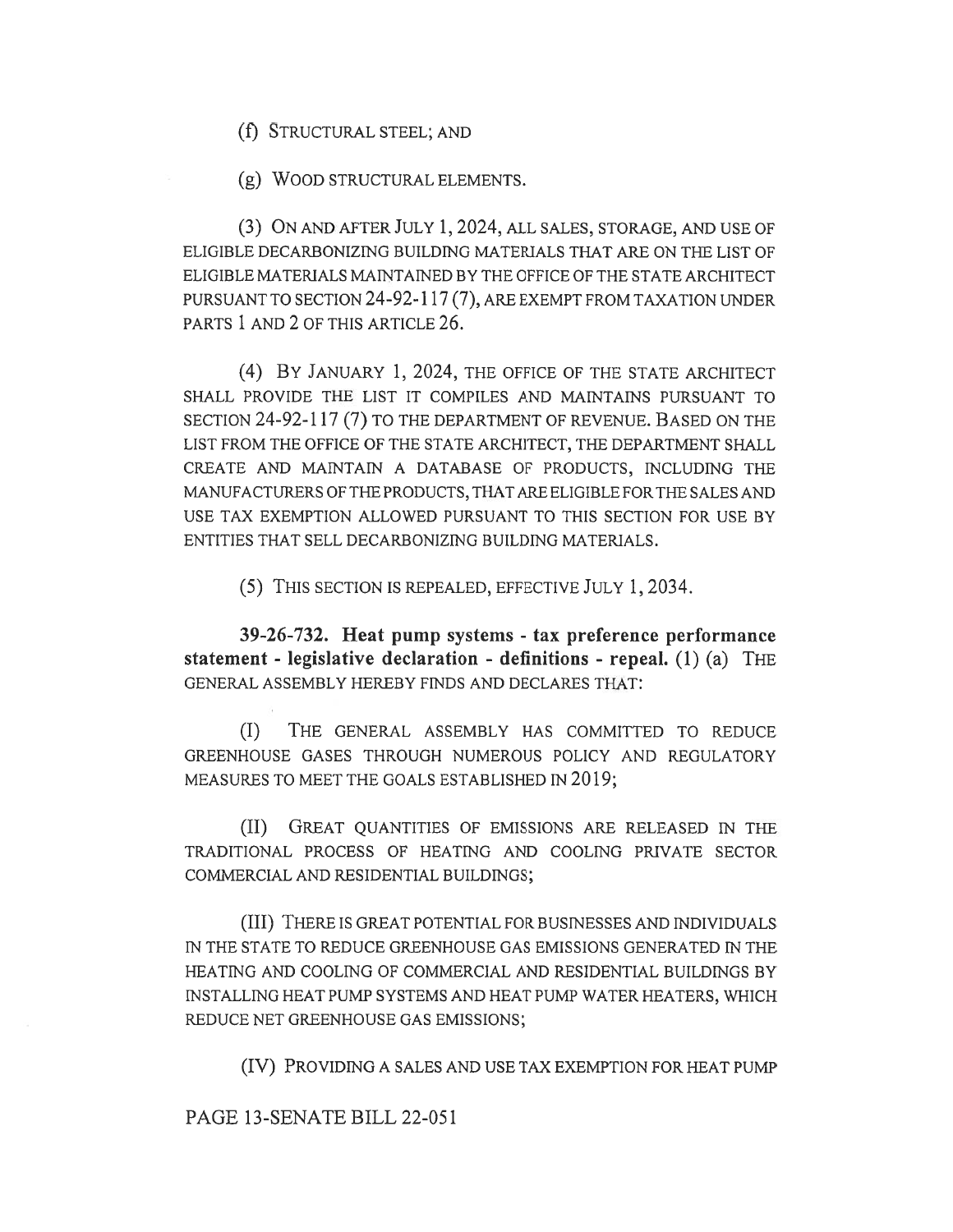SYSTEMS AND HEAT PUMP WATER HEATERS WILL ENCOURAGE BUSINESSES AND INDIVIDUALS TO PURCHASE AND USE HEAT PUMP SYSTEMS AND HEAT PUMP WATER HEATERS RATHER THAN TRADITIONAL HEATING AND COOLING METHODS; AND

(V) THE PURCHASE AND USE OF HEAT PUMP SYSTEMS AND HEAT PUMP WATER HEATERS WILL BENEFIT PUBLIC HEALTH IN THE HEATING AND COOLING OF HOMES AND BUSINESSES AND TAKE ADVANTAGE OF LATENT HEAT SOURCES AND AVAILABLE RENEWABLE POWER DURING LOW DEMAND PERIODS.

(b) IN ACCORDANCE WITH SECTION 39-21-304 (1), WHICH REQUIRES EACH BILL THAT CREATES A NEW TAX EXPENDITURE TO INCLUDE A TAX PREFERENCE PERFORMANCE STATEMENT AS PART OF A STATUTORY LEGISLATIVE DECLARATION, THE GENERAL ASSEMBLY HEREBY FINDS AND DECLARES THAT THE PURPOSES OF THE TAX EXPENDITURE CREATED IN SUBSECTION (3) OF THIS SECTION ARE TO:

(I) INDUCE CERTAIN DESIGNATED BEHAVIOR BY TAXPAYERS, SPECIFICALLY THE PURCHASE AND USE OF HEAT PUMP SYSTEMS AND HEAT PUMP WATER HEATERS; AND

(II) CONTRIBUTE TO THE STATE'S EFFORT TO ACHIEVE ITS CLIMATE GOALS.

(c) THE GENERAL ASSEMBLY AND THE STATE AUDITOR SMALL MEASURE THE EFFECTIVENESS OF THE EXEMPTION IN ACHIEVING THE PURPOSES SPECIFIED IN SUBSECTION (1)(b) OF THIS SECTION BASED ON THE NUMBER OF HEAT PUMP SYSTEMS AND HEAT PUMP WATER HEATERS SOLD AND USED IN THE STATE. THE COLORADO ENERGY OFFICE SHALL PROVIDE THE STATE AUDITOR WITH ANY AVAILABLE INFORMATION THAT WOULD ASSIST THE STATE AUDITOR'S MEASUREMENT.

(2) AS USED IN THIS SECTION, UNLESS THE CONTEXT OTHERWISE REQUIRES:

(a) (I) "AIR-SOURCE HEAT PUMP SYSTEM" MEANS A SYSTEM THAT:

(A) IS CERTIFIED PURSUANT TO THE FEDERAL ENVIRONMENTAL PROTECTION AGENCY'S ENERGY STAR PROGRAM;

PAGE 14-SENATE BILL 22-051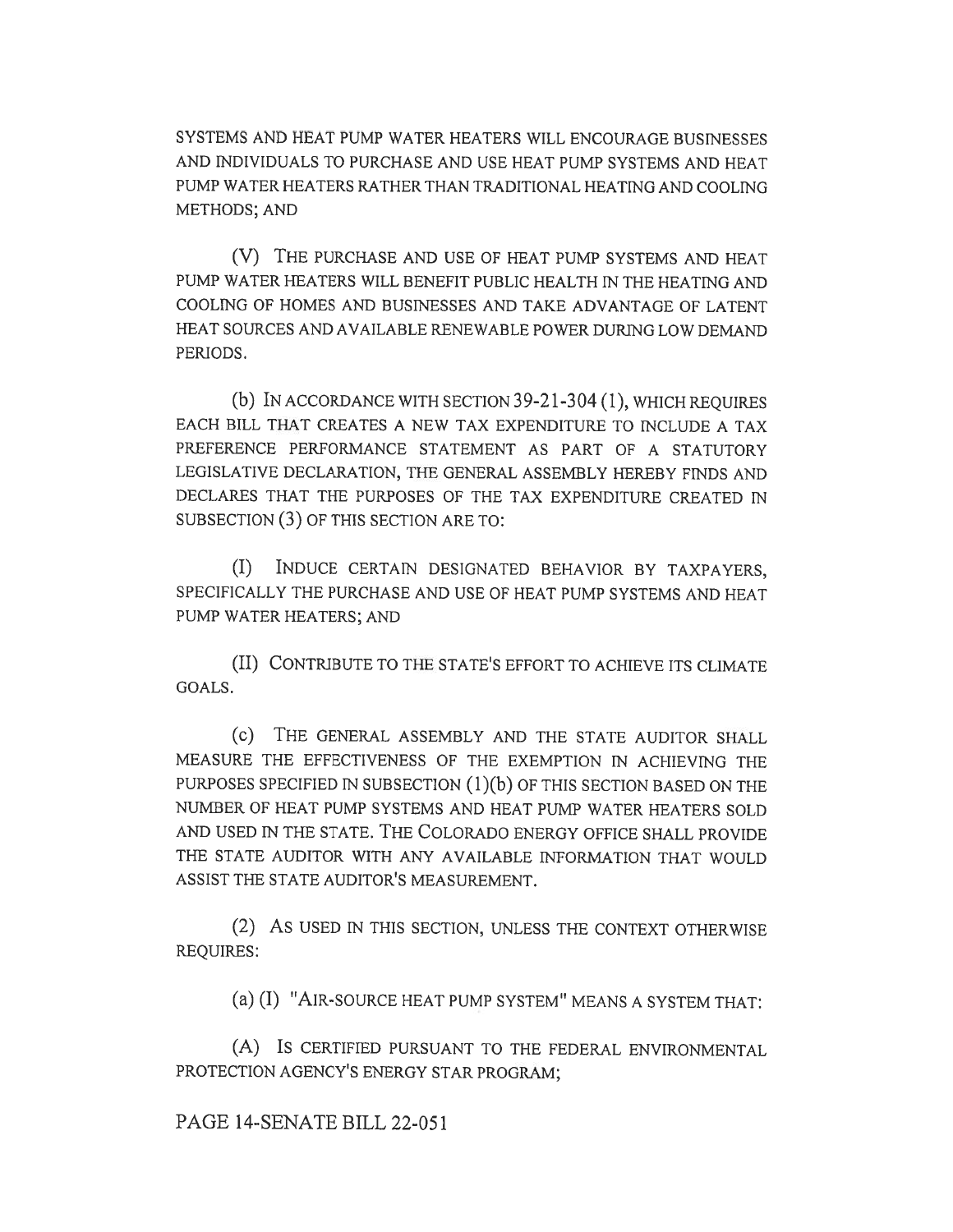(B) HAS A VARIABLE SPEED COMPRESSOR;

(C) IS LISTED IN THE AIR-CONDITIONING, HEATING, AND REFRIGERATION INSTITUTE DIRECTORY OF CERTIFIED PRODUCT PERFORMANCE AS A MATCHED SYSTEM; AND

(D) IS INSTALLED BY A LICENSED CONTRACTOR, PLUMBER, OR EMPLOYEE OF A GAS UTILITY IN ACCORDANCE WITH THE NATIONAL ELECTRICAL CODE AND THE MANUFACTURER'S SPECIFICATIONS.

(II) "AIR-SOURCE HEAT PUMP SYSTEM" MAY INCLUDE AN ELECTRIC RESISTANCE HEATING ELEMENT OR A DUAL FUEL SYSTEM FOR SUPPLEMENTAL HEAT SO LONG AS:

(A) THE AIR-SOURCE HEAT PUMP IS USED AS THE PRIMARY SOURCE OF A BUILDING'S HEAT AND IS DESIGNED TO SUPPLY AT LEAST EIGHTY PERCENT OF TOTAL ANNUAL HEATING FOR THE BUILDING;

(B) THE SYSTEM IS CAPABLE OF DISTRIBUTING PRODUCED HEAT TO ALL CONDITIONED AREAS OF THE BUILDING;

(C) THE DUAL FUEL SYSTEM HAS A FURNACE WITH AN ANNUAL FUEL UTILIZATION EFFICIENCY RATING OF NINETY PERCENT OR HIGHER;

(D) ALL PIPING FOR A SPLIT SYSTEM IS INSTALLED BY TECHNICIANS CERTIFIED TO THE NITC R78 BRAZING PROCEDURE; AND

(E) THE SYSTEM IS INSTALLED BY TECHNICIANS THAT ARE TRAINED ON THE SAFE HANDLING OF FLAMMABLE REFRIGERANTS.

(III) "AIR-SOURCE HEAT PUMP SYSTEM" INCLUDES MECHANICAL AND ELECTRICAL EQUIPMENT CENTRAL TO THE OPERATION OF AN AIR-SOURCE HEAT PUMP, INCLUDING AN UPGRADED ELECTRICAL PANEL IF NECESSARY.

(b) (I) "GROUND-SOURCE HEAT PUMP SYSTEM" MEANS A SYSTEM THAT:

(A) IS CERTIFIED TO THE INTERNATIONAL ORGANIZATION FOR STANDARDIZATION'S LATEST STANDARDS;

PAGE 15-SENATE BILL 22-051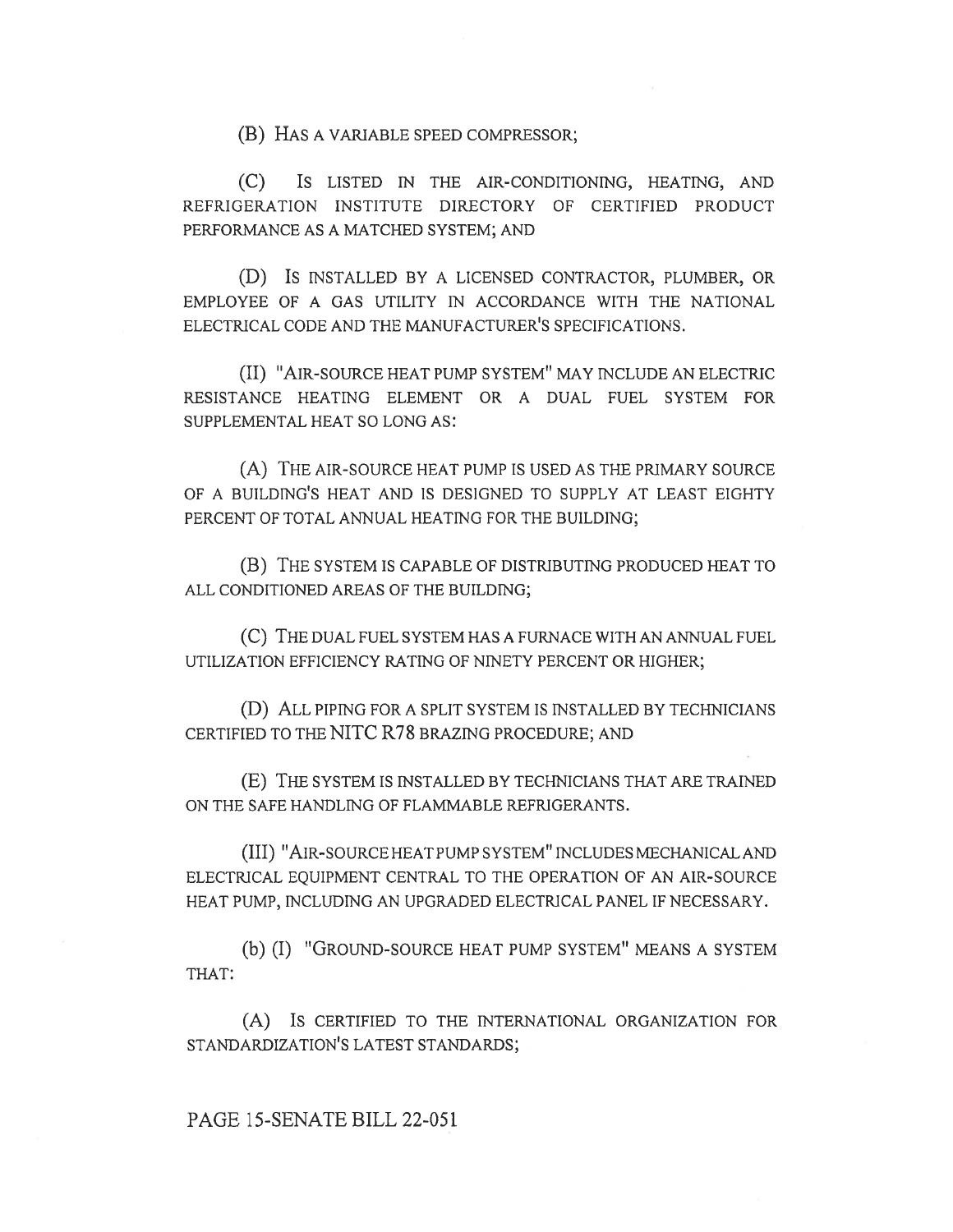(B) IS INSTALLED BY A LICENSED CONTRACTOR, PLUMBER, OR EMPLOYEE OF A GAS UTILITY IN ACCORDANCE WITH THE NATIONAL ELECTRIC CODE AND MANUFACTURER'S SPECIFICATIONS;

(C) CONFORMS TO ALL APPLICABLE MUNICIPAL, STATE, AND FEDERAL CODES, STANDARDS, REGULATIONS, AND CERTIFICATIONS;

(D) HAS BLOWERS THAT ARE VARIABLE SPEED, HIGH-EFFICIENCY MOTORS THAT MEET OR EXCEED EFFICIENCY LEVELS LISTED IN THE NATIONAL ELECTRICAL MANUFACTURERS ASSOCIATION MG1-1993 PUBLICATION; AND

(E) COMPLIES WITH ALL STATE AND LOCAL DRINKING WATER GUIDELINES AND REGULATIONS AND PUBLIC WATER SYSTEM REQUIREMENTS.

(II) "GROUND-SOURCE HEAT PUMP SYSTEM" MAY INCLUDE A DUAL FUEL SYSTEM SO LONG AS:

(A) THE GROUND-SOURCE HEAT PUMP IS USED AS THE PRIMARY SOURCE OF A BUILDING'S HEAT AND IS DESIGNED TO SUPPLY AT LEAST EIGHTY PERCENT OF TOTAL ANNUAL HEATING FOR THE BUILDING;

(B) THE SYSTEM IS CAPABLE OF DISTRIBUTING PRODUCED HEAT TO ALL CONDITIONED AREAS OF THE BUILDING;

(C) THE FURNACE HAS AN ANNUAL FUEL UTILIZATION EFFICIENCY RATING OF NINETY PERCENT OR HIGHER;

(D) ALL PIPING FOR A SPLIT SYSTEM IS INSTALLED BY TECHNICIANS CERTIFIED TO THE NITC R78 BRAZING PROCEDURE; AND

(E) THE SYSTEM IS INSTALLED BY TECHNICIANS THAT ARE TRAINED ON THE SAFE HANDLING OF FLAMMABLE REFRIGERANTS.

(III) "GROUND-SOURCE HEAT PUMP SYSTEM" INCLUDES MECHANICAL AND ELECTRICAL EQUIPMENT CENTRAL TO THE OPERATION OF A GROUND-SOURCE HEAT PUMP, INCLUDING AN UPGRADED ELECTRICAL PANEL IF NECESSARY.

(IV) "GROUND-SOURCE HEAT PUMP SYSTEM" MAY INCLUDE A HEAT

PAGE 16-SENATE BILL 22-051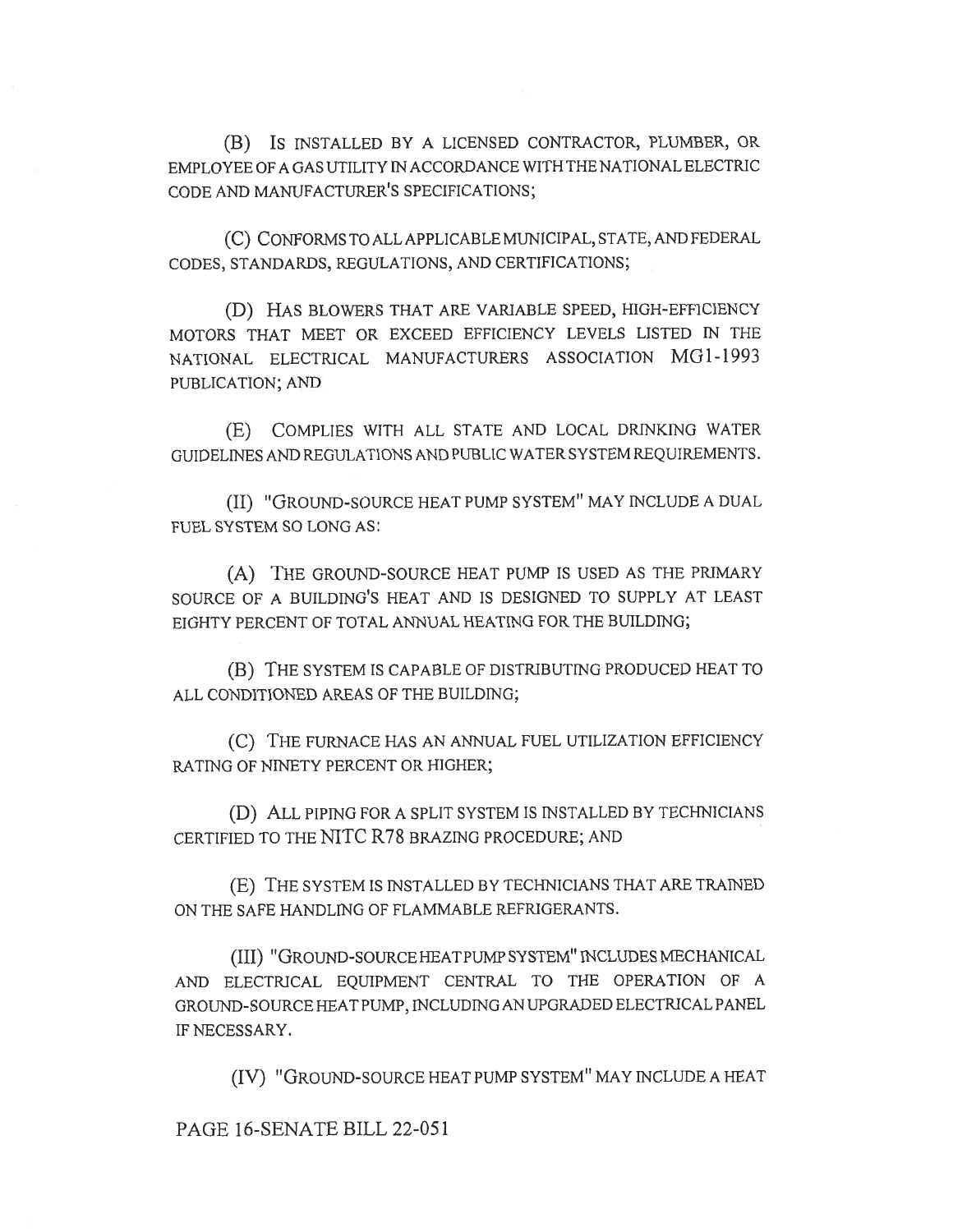EXCHANGER FOR WATER HEATING.

(C) "HEAT PUMP SYSTEM" MEANS AN AIR-SOURCE HEAT PUMP SYSTEM, GROUND-SOURCE HEAT PUMP SYSTEM, WATER-SOURCE HEAT PUMP SYSTEM, COMBINED WATER-SOURCE AND AIR-SOURCE HEAT PUMP SYSTEM, OR VARIABLE REFRIGERANT FLOW HEAT PUMP SYSTEM.

(d) (I) "HEAT PUMP WATER HEATER" MEANS AN ELECTRIC WATER HEATER THAT USES HEAT PUMP TECHNOLOGY TO TRANSFER HEAT FROM THE SURROUNDING AIR TO WATER IN A TANK AND THAT IS CERTIFIED PURSUANT TO THE FEDERAL ENVIRONMENTAL PROTECTION AGENCY'S ENERGY STAR PROGRAM.

(II) "HEAT PUMP WATER HEATER" MAY INCLUDE:

(A) AN ELECTRIC RESISTANCE HEATING ELEMENT; AND

(B) MECHANICAL AND ELECTRICAL EQUIPMENT CENTRAL TO THE OPERATION OF A HEAT PUMP WATER HEATER, INCLUDING AN UPGRADED ELECTRICAL PANEL IF NECESSARY.

(e) (I) "WATER-SOURCE HEAT PUMP SYSTEM" MEANS A SYSTEM THAT:

(A) IS CERTIFIED TO THE INTERNATIONAL ORGANIZATION FOR STANDARDIZATION'S LATEST STANDARDS;

(B) IS INSTALLED BY A LICENSED CONTRACTOR, PLUMBER, OR EMPLOYEE OF A GAS OR WASTEWATER UTILITY IN ACCORDANCE WITH THE NATIONAL ELECTRIC CODE AND MANUFACTURER'S SPECIFICATIONS;

(C) CONFORMS TO ALL APPLICABLE MUNICIPAL, STATE, AND FEDERAL CODES, STANDARDS, REGULATIONS, AND CERTIFICATIONS;

(D) HAS BLOWERS THAT ARE VARIABLE SPEED, HIGH-EFFICIENCY MOTORS THAT MEET OR EXCEED EFFICIENCY LEVELS LISTED IN THE NATIONAL ELECTRICAL MANUFACTURERS ASSOCIATION MG1-1993 PUBLICATION; AND

(E) COMPLIES WITH ALL STATE AND LOCAL DRINKING WATER

PAGE 17-SENATE BILL 22-051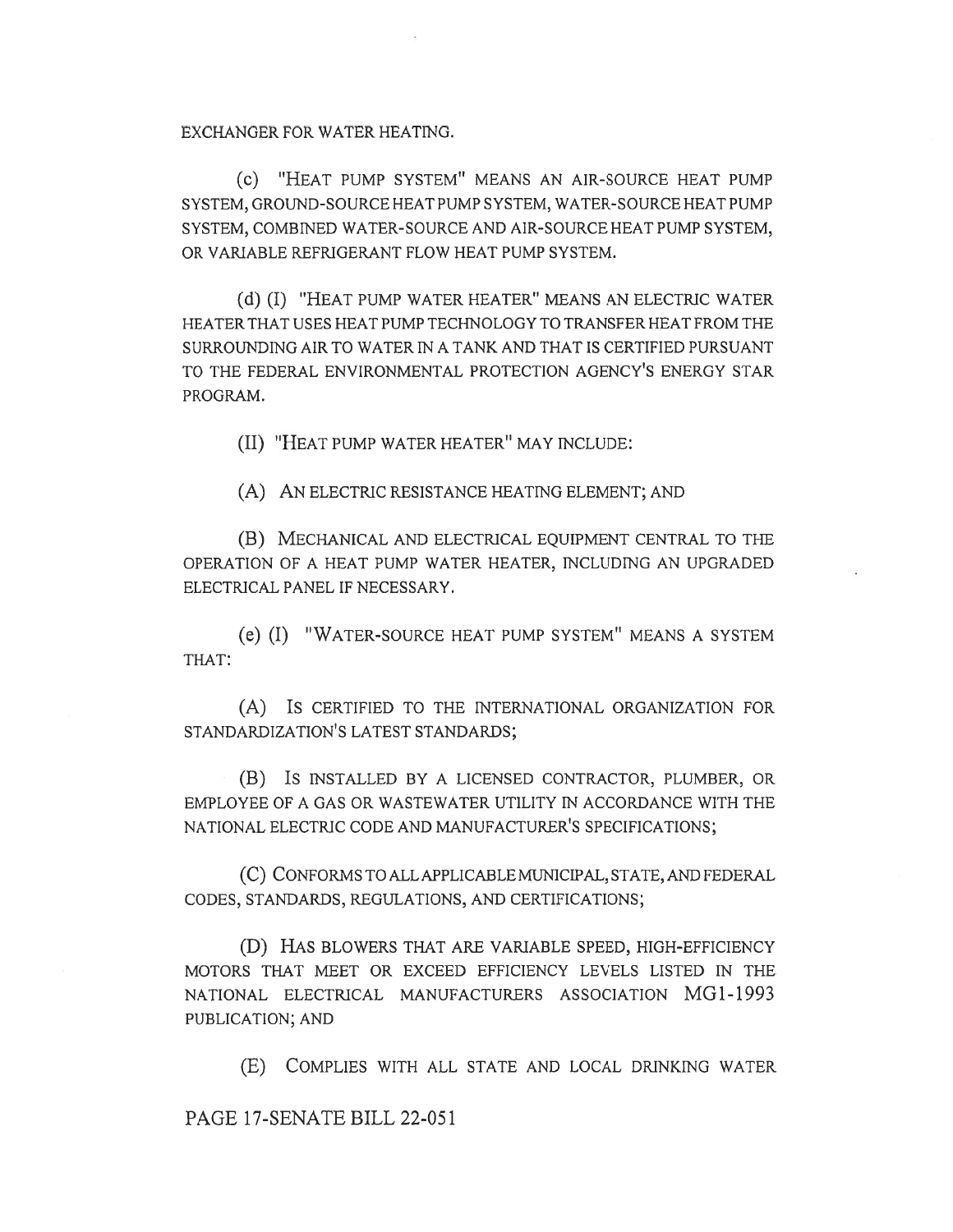GUIDELINES AND REGULATIONS AND PUBLIC WATER SYSTEM AND WASTEWATER SYSTEM REQUIREMENTS.

(II) "WATER-SOURCE HEAT PUMP SYSTEM" MAY INCLUDE A DUAL FUEL SYSTEM SO LONG AS:

(A) THE WATER-SOURCE HEAT PUMP IS USED AS THE PRIMARY SOURCE OF A BUILDING'S HEAT AND IS DESIGNED TO SUPPLY AT LEAST EIGHTY PERCENT OF THE TOTAL ANNUAL HEATING FOR THE BUILDING;

(B) THE SYSTEM IS CAPABLE OF DISTRIBUTING PRODUCED HEAT TO ALL CONDITIONED AREAS OF THE BUILDING;

(C) THE FURNACE HAS AN ANNUAL FUEL UTILIZATION EFFICIENCY RATING OF NINETY PERCENT OR HIGHER;

(D) ALL PIPING FOR A SPLIT SYSTEM IS INSTALLED BY TECHNICIANS CERTIFIED TO THE NITC R78 BRAZING PROCEDURE; AND

(E) THE SYSTEM IS INSTALLED BY TECHNICIANS WHO ARE TRAINED IN THE SAFE HANDLING OF FLAMMABLE REFRIGERANTS.

(III) "WATER-SOURCE HEAT PUMP SYSTEM" INCLUDES MECHANICAL AND ELECTRICAL EQUIPMENT CENTRAL TO THE OPERATION OF A WATER-SOURCE HEAT PUMP.

(f) (I) "VARIABLE REFRIGERANT FLOW HEAT PUMP SYSTEM" MEANS A SYSTEM THAT:

(A) IS CERTIFIED TO THE INTERNATIONAL ORGANIZATION FOR STANDARDIZATION'S LATEST STANDARDS;

(B) IS INSTALLED BY A LICENSED CONTRACTOR, PLUMBER, OR EMPLOYEE OF A GAS OR WASTEWATER UTILITY IN ACCORDANCE WITH THE NATIONAL ELECTRIC CODE AND MANUFACTURER'S SPECIFICATIONS;

(C) CONFORMS TO ALL APPLICABLE MUNICIPAL, STATE, AND FEDERAL CODES, STANDARDS, REGULATIONS, AND CERTIFICATIONS;

(D) HAS BLOWERS THAT ARE VARIABLE SPEED, HIGH-EFFICIENCY

PAGE 18-SENATE BILL 22-051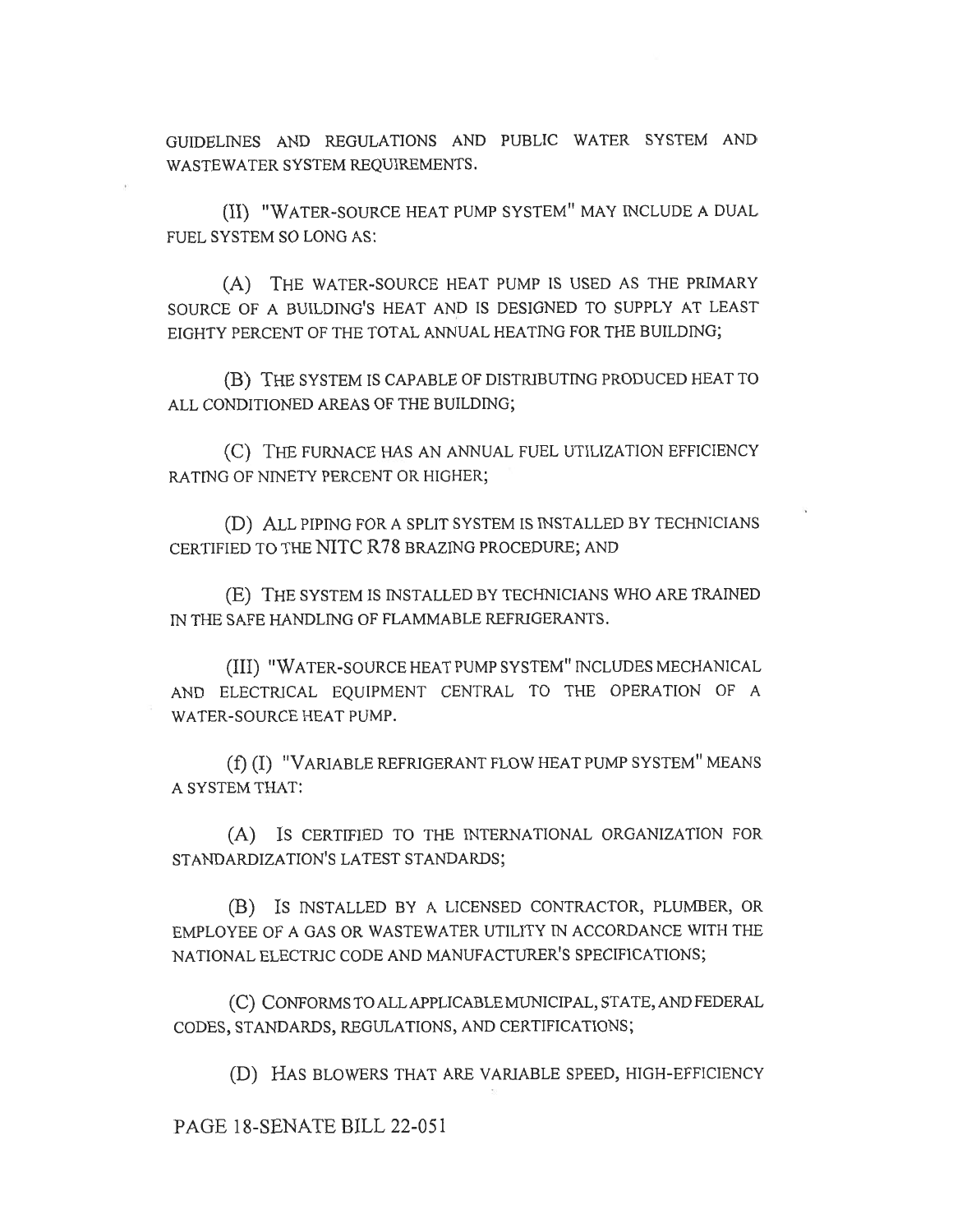MOTORS THAT MEET OR EXCEED EFFICIENCY LEVELS LISTED IN THE NATIONAL ELECTRICAL MANUFACTURERS ASSOCIATION MGI-1993 PUBLICATION; AND

(E) COMPLIES WITH ALL STATE AND LOCAL DRINKING WATER GUIDELINES AND REGULATIONS AND PUBLIC WATER SYSTEM AND WASTEWATER SYSTEM REQUIREMENTS.

(II) "VARIABLE REFRIGERANT FLOW SYSTEM" MAY INCLUDE A DUAL FUEL SYSTEM SO LONG AS:

(A) THE VARIABLE REFRIGERANT FLOW SYSTEM IS USED AS THE PRIMARY SOURCE OF A BUILDING'S HEAT AND IS DESIGNED TO SUPPLY AT LEAST EIGHTY PERCENT OF THE TOTAL ANNUAL HEATING FOR THE BUILDING;

(B) THE SYSTEM IS CAPABLE OF DISTRIBUTING PRODUCED HEAT TO ALL CONDITIONED AREAS OF THE BUILDING;

(C) THE FURNACE HAS AN ANNUAL FUEL UTILIZATION EFFICIENCY RATING OF NINETY PERCENT OR HIGHER;

(D) ALL PIPING FOR A SPLIT SYSTEM IS INSTALLED BY TECHNICIANS CERTIFIED TO THE NITC R78 BRAZING PROCEDURE; AND

(E) THE SYSTEM IS INSTALLED BY TECHNICIANS WHO ARE TRAINED IN THE SAFE HANDLING OF FLAMMABLE REFRIGERANTS.

(III) "VARIABLE REFRIGERANT FLOW SYSTEM" INCLUDES MECHANICAL AND ELECTRICAL EQUIPMENT CENTRAL TO THE OPERATION OF A VARIABLE REFRIGERANT FLOW SYSTEM.

(3) ON AND AFTER JANUARY 1, 2023, SUBJECT TO THE PROVISIONS OF SUBSECTION (4) OF THIS SECTION, ALL SALES, STORAGE, AND USE OF HEAT PUMP SYSTEMS AND HEAT PUMP WATER HEATERS THAT ARE USED IN COMMERCIAL OR RESIDENTIAL BUILDINGS ARE EXEMPT FROM TAXATION UNDER PARTS 1 AND 2 OF THIS ARTICLE 26.

(4) (a) (I) To BE ELIGIBLE FOR THE SALES AND USE TAX EXEMPTION PURSUANT TO THIS SECTION, THE PURCHASER OF A HEAT PUMP SYSTEM OR HEAT PUMP WATER HEATER SHALL CERTIFY, AS SPECIFIED IN SUBSECTION

PAGE 19-SENATE BILL 22-051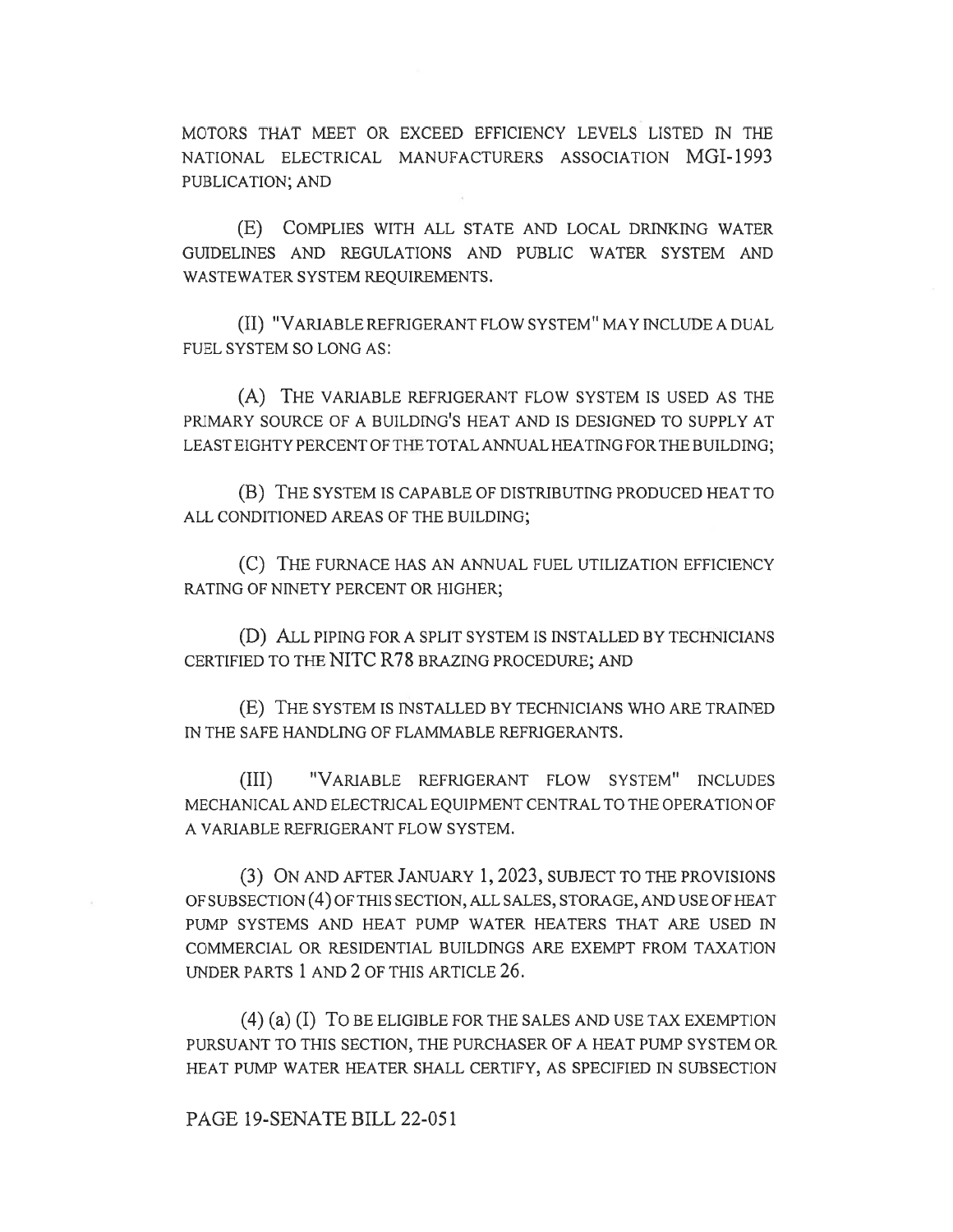(4)(b) OF THIS SECTION, THAT ALL NECESSARY MECHANICAL, PLUMBING, AND ELECTRICAL WORK PERFORMED IN CONNECTION WITH THE INSTALLATION OF A HEAT PUMP SYSTEM OR HEAT PUMP WATER HEATER IN A NEW OR EXISTING INDUSTRIAL, COMMERCIAL, OR MULTIFAMILY RESIDENTIAL BUILDING CONTAINING TWENTY THOUSAND SQUARE FEET OR MORE OF CONDITIONED FLOOR SPACE WILL BE PERFORMED BY A CONTRACTOR ON THE CERTIFIED CONTRACTOR LIST CREATED PURSUANT TO SECTION 40-3.2-105.6 (3)(a), OR BY EMPLOYEES OF A UTILITY, SUBJECT TO STATE LICENSING REQUIREMENTS AND ALL APPLICABLE STATE AND LOCAL RULES, CODES, AND STANDARDS.

(II) THE REQUIREMENTS OF THIS SUBSECTION (4)(a) DO NOT APPLY TO THE INSTALLATION OF A HEAT PUMP SYSTEM OR HEAT PUMP WATER HEATER THAT IS LIMITED TO IN-UNIT WORK IN A MULTIFAMILY BUILDING OR UNIT AND THAT IS INITIATED BY THE OWNER OR TENANT OF THE MULTIFAMILY BUILDING OR UNIT.

(b) THE PURCHASER SHALL CERTIFY, IN A FORM AND MANNER TO BE DETERMINED BY THE DEPARTMENT OF REVENUE, THAT THE HEAT PUMP SYSTEM OR HEAT PUMP WATER HEATER WILL BE INSTALLED IN ACCORDANCE WITH THE PROVISIONS OF SUBSECTION  $(4)(a)$  OF THIS SECTION, IF APPLICABLE.

(5) THIS SECTION IS REPEALED, EFFECTIVE JANUARY 1, 2033.

39-26-733. Residential energy storage systems - tax preference performance statement - legislative declaration - definition - repeal. (1) (a) IN ACCORDANCE WITH SECTION 39-21-304 (1), WHICH REQUIRES EACH BILL THAT CREATES A NEW TAX EXPENDITURE TO INCLUDE A TAX PREFERENCE PERFORMANCE STATEMENT AS PART OF A STATUTORY LEGISLATIVE DECLARATION, THE GENERAL ASSEMBLY HEREBY FINDS AND DECLARES THAT THE PURPOSES OF THE TAX EXPENDITURE CREATED IN SUBSECTION (3) OF THIS SECTION ARE TO:

(I) INDUCE CERTAIN DESIGNATED BEHAVIOR BY TAXPAYERS, SPECIFICALLY THE PURCHASE AND INSTALLATION OF RESIDENTIAL ENERGY STORAGE SYSTEMS; AND

(II) CONTRIBUTE TO THE STATE'S EFFORT TO ACHIEVE ITS CLIMATE GOALS.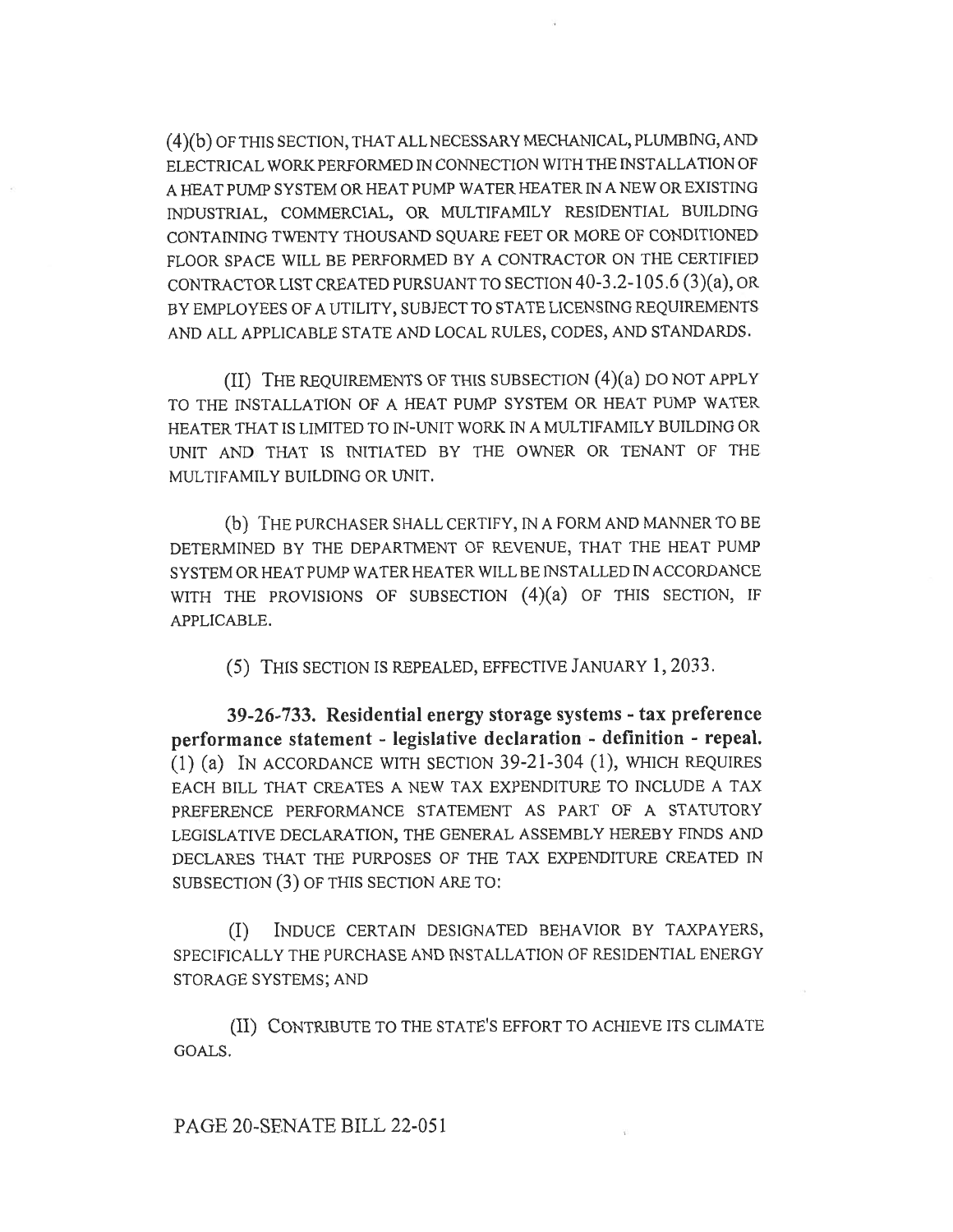(b) THE GENERAL ASSEMBLY AND THE STATE AUDITOR SHALL MEASURE THE EFFECTIVENESS OF THE TAX EXEMPTION IN ACHIEVING THE PURPOSES SPECIFIED IN SUBSECTION (1)(a) OF THIS SECTION BASED ON THE NUMBER OF RESIDENTIAL ENERGY STORAGE SYSTEMS SOLD AND USED IN THE STATE. THE COLORADO ENERGY OFFICE SHALL PROVIDE THE STATE AUDITOR WITH ANY AVAILABLE INFORMATION THAT WOULD ASSIST THE STATE AUDITOR'S MEASUREMENT.

(2) AS USED IN THIS SECTION, UNLESS THE CONTEXT OTHERWISE REQUIRES, "ENERGY STORAGE SYSTEM" MEANS ANY COMMERCIALLY AVAILABLE, CUSTOMER-SITED SYSTEM, INCLUDING BATTERIES AND THE BATTERIES PAIRED WITH ON-SITE GENERATION, THAT IS CAPABLE OF RETAINING, STORING, AND DELIVERING ENERGY BY CHEMICAL, THERMAL, MECHANICAL, OR OTHER MEANS.

(3) ON AND AFTER JANUARY 1, 2023, ALL SALES, STORAGE, AND USE OF ENERGY STORAGE SYSTEMS THAT ARE USED IN A RESIDENTIAL DWELLING ARE EXEMPT FROM TAXATION UNDER PARTS 1 AND 2 OF THIS ARTICLE 26.

(4) THIS SECTION IS REPEALED, EFFECTIVE JANUARY 1, 2033.

SECTION 5. In Colorado Revised Statutes, add 40-3-119 as follows:

40-3-119. Measurement of use for billing - rules. AFTERJANUARY 1, 2023, AN INVESTOR-OWNED GAS UTILITY, AT ITS DISCRETION, MAY APPLY TO THE COMMISSION FOR APPROVAL TO MEASURE THE AMOUNT OF USE FOR BILLING PURPOSES IN EITHER FUEL COMMODITY UNITS OR FOR ENERGY SERVICES PROVIDED. UPON RECEIPT OF THE UTILITY'S APPLICATION, THE COMMISSION SHALL APPROVE, DENY, OR MODIFY THE UTILITY'S APPLICATION FOR MEASUREMENT OF USE FOR BILLING PURPOSES PURSUANT TO THIS SECTION.

SECTION 6. In Colorado Revised Statutes, 29-2-105, add  $(1)(d)(I)(S), (1)(d)(I)(T),$  and  $(1)(d)(I)(U)$  as follows:

29-2-105. Contents of sales tax ordinances and proposals. (1) The sales tax ordinance or proposal of any incorporated town, city, or county adopted pursuant to this article 2 shall be imposed on the sale of tangible personal property at retail or the furnishing of services, as provided

PAGE 21-SENATE BILL 22-051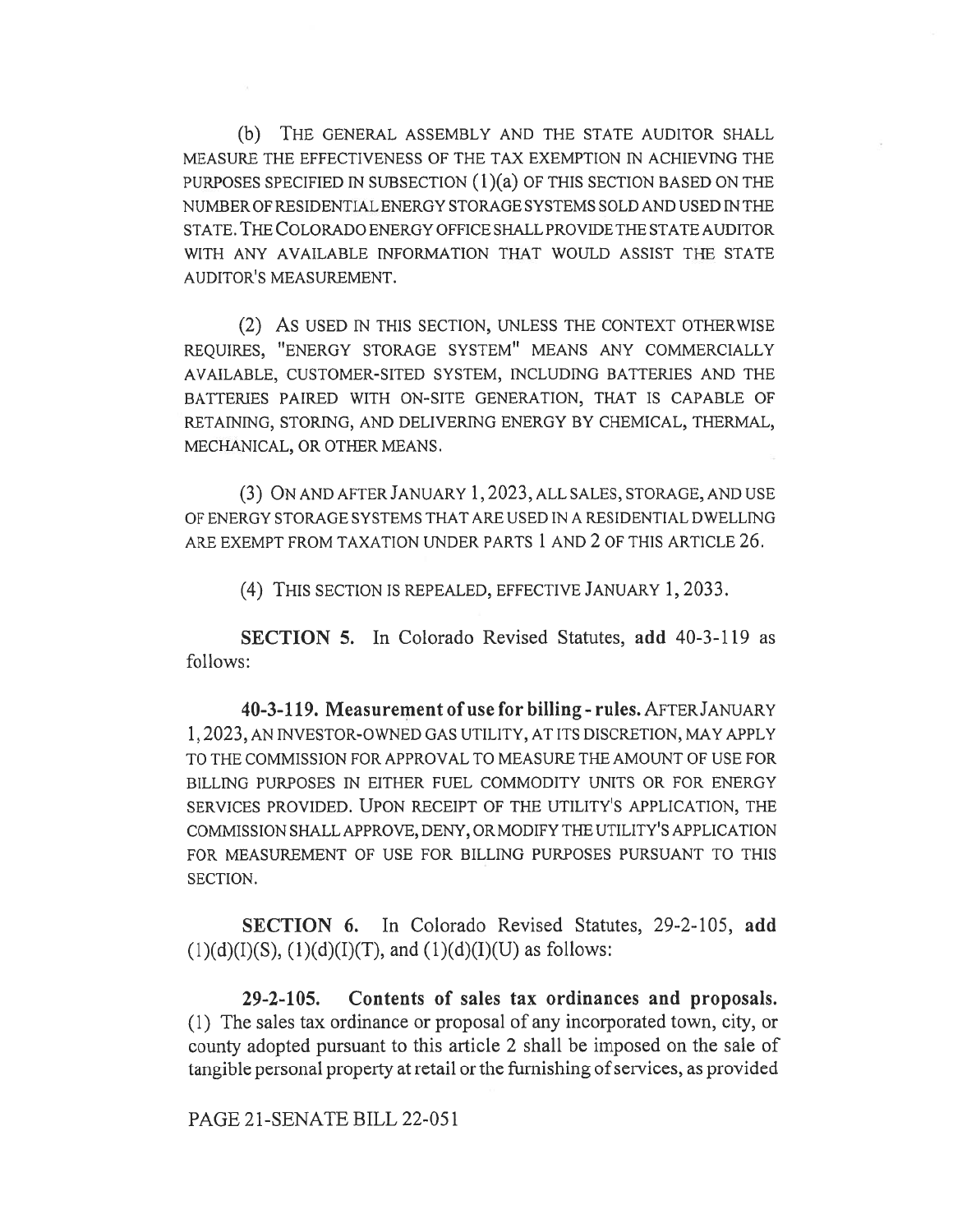in subsection (1)(d) of this section. Any countywide or incorporated town or city sales tax ordinance or proposal shall include the following provisions:

(d) (I) A provision that the sale of tangible personal property and services taxable pursuant to this article 2 shall be the same as the sale of tangible personal property and services taxable pursuant to section 39-26-104, except as otherwise provided in this subsection (1)(d). The sale of tangible personal property and services taxable pursuant to this article 2 shall be subject to the same sales tax exemptions as those specified in part 7 of article 26 of title 39; except that the sale of the following may be exempted from a town, city, or county sales tax only by the express inclusion of the exemption either at the time of adoption of the initial sales tax ordinance or resolution or by amendment thereto:

(S) THE EXEMPTION FOR SALES OF ELIGIBLE DECARBONIZING BUILDING MATERIALS SET FORTH IN SECTION 39-26-731;

(T) THE EXEMPTION FOR SALES OF HEAT PUMP SYSTEMS AND HEAT PUMP WATER HEATERS SET FORTH IN SECTION 39-26-732; AND

(U) THE EXEMPTION FOR SALES OF ENERGY STORAGE SYSTEMS SET FORTH IN SECTION 39-26-733.

SECTION 7. In Colorado Revised Statutes, 29-2-109, amend (1) introductory portion as follows:

29-2-109. Contents of use tax ordinances and proposals - repeal. (1) The use tax ordinance, resolution, or proposal of any town, city, or county adopted pursuant to this article 2 shall be imposed only for the privilege of using or consuming in the town, city, or county any construction and building materials purchased at retail or for the privilege of storing, using, or consuming in the town, city, or county any motor and other vehicles, purchased at retail on which registration is required, or both. For the purposes of this subsection (1), the term "construction and building materials" shall not include parts or materials utilized in the fabrication, construction, assembly, or installation of passenger tramways, as defined in section 12-150-103 (5), by any ski area operator, as defined in section 33-44-103 (7), or any person fabricating, constructing, assembling, or installing a passenger tramway for a ski area operator. The ordinance,

PAGE 22-SENATE BILL 22-051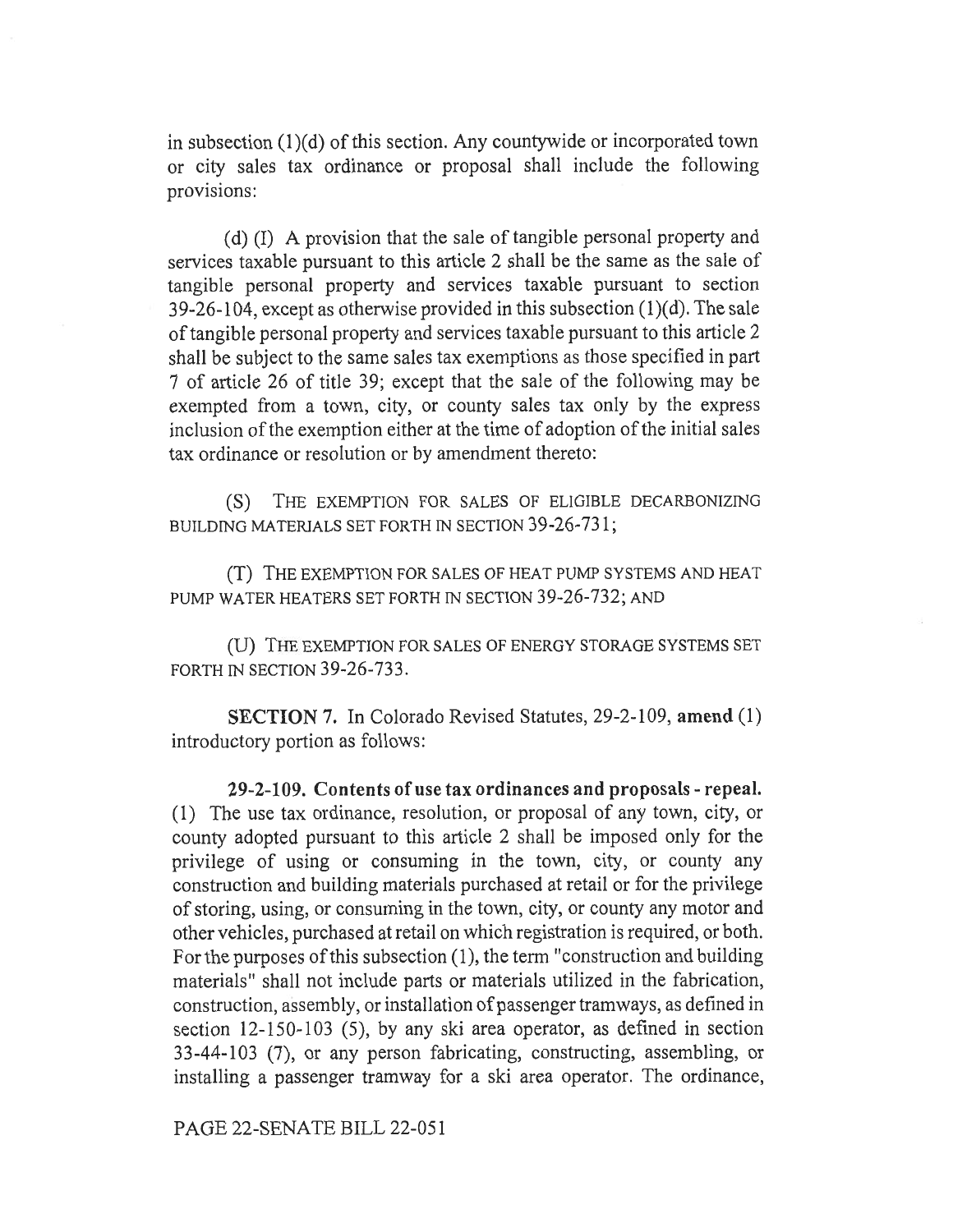resolution, or proposal may recite that the use tax shall not apply to the storage and use of wood from salvaged trees killed or infested in Colorado by mountain pine beetles or spruce beetles as exempted from the state use tax pursuant to section 39-26-723. The ordinance, resolution, or proposal may recite that the use tax shall not apply to the storage and use of components used in the production of energy, including but not limited to alternating current electricity, from a renewable energy source, as exempted from the state use tax pursuant to section 39-26-724. THE ORDINANCE, RESOLUTION, OR PROPOSAL MAY RECITE THAT THE USE TAX SHALL NOT APPLY TO THE STORAGE AND USE OF ELIGIBLE DECARBONIZING BUILDING MATERIALS, AS EXEMPTED FROM THE STATE USE TAX PURSUANT TO SECTION 39-26-731. The ordinance, resolution, or proposal shall recite that the use tax shall not apply:

SECTION 8. Act subject to petition - effective date. This act takes effect at 12:01 a.m. on the day following the expiration of the ninety-day period after final adjournment of the general assembly; except that, if a referendum petition is filed pursuant to section 1 (3) of article V of the state constitution against this act or an item, section, or part of this act within such period, then the act, item, section, or part will not take effect unless approved by the people at the general election to be held in